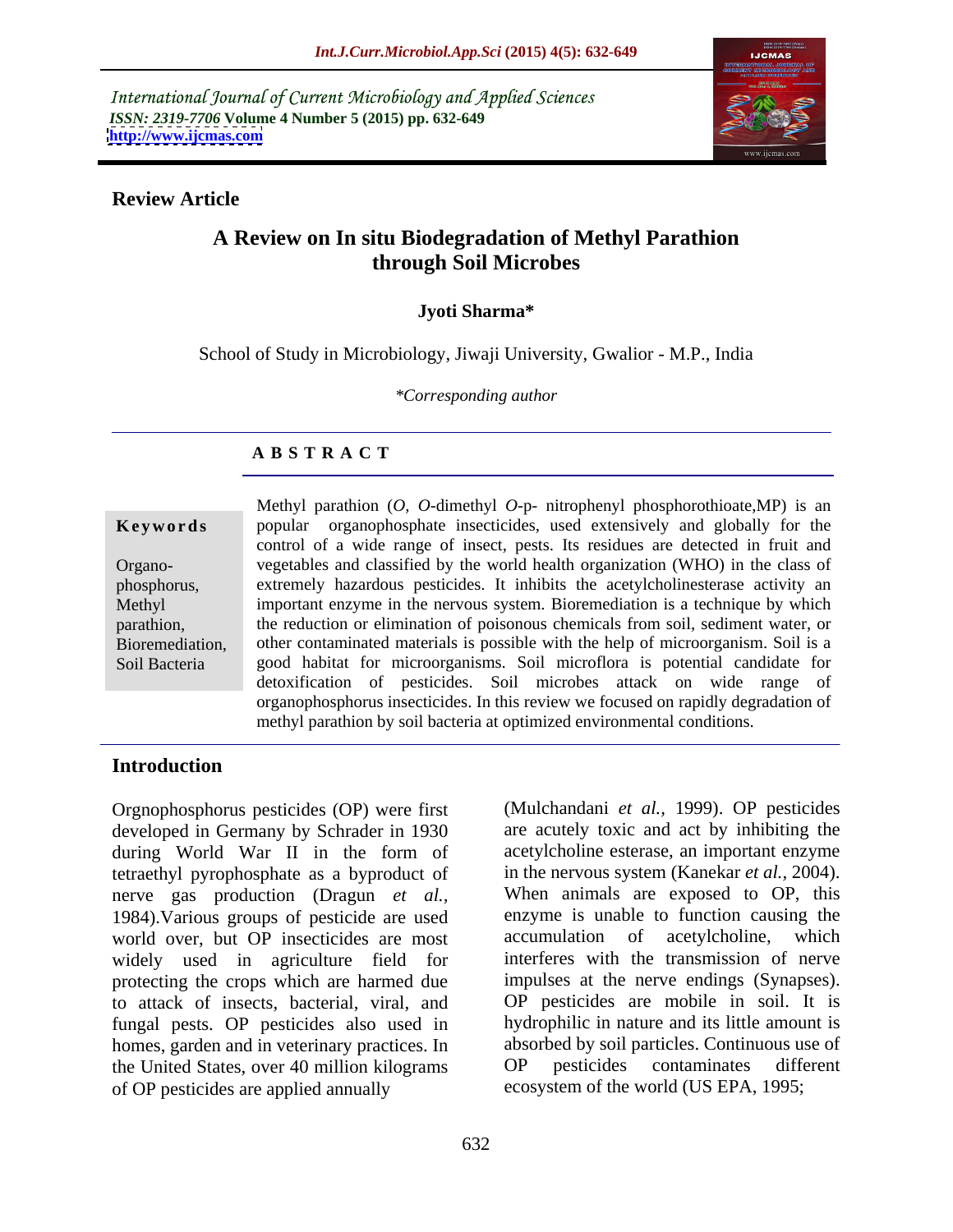McConnell *et al.,* 1999; Cisar and Snyder, 2000; Singh and Singh, 2003; Tse *et al.,* 2004). It is highly toxic substance to birds<br>with the  $LD_{50}$  beings 0.9-6.7 mg  $Kg^{-1}$  (IPCS,

acid, which include aliphatic, phenyl and stomach and respiratory action heterocyclic derivatives and have one of the (Balamurugan *et al.*, 2010). Methyl complex chemical structure. Some of the

pesticides used extremely for agriculture crop protection (Kumar *et al.,* 1996). It has been banned in many countries because of Methyl parathion can cause death by oral, its higher toxicity for mammals dermal or inhalation exposure and may (Keprasertsup *et al.,* 2001; Sharmila *et al.,* 1989). It is highly toxic pesticide with trade susceptible than females to acute effects, name Dimethyl parathion, Mepaton, and children are more susceptible than Mepatox, Methyl E-605 and Methylthophos adults (PAN AP, 2008). Methyl parathion displaying insecticidal activity against a cause different types toxicity, acute toxicity, wide range of insect and arthropod pests sub-chronic toxicity, chronic toxicity, geno-(FAO/UNEP, 1996; US EPA, 2003; toxicity, oncogenicity, reproductive toxicity, Barbalace, 2006; Orme and Kegley, 2006). developmental toxicity, developmental Methyl parathion may also be found in meurotoxicity, immune toxicity and compounds with other insecticides such as acephate, camphechlor, carbaryl, carbophenothion, cypermethrin, dicofol, Methyl parathion degradation is very slow ethylparathion, ethion, lindane, and takes several months to degrade when methoxychlor, monocrotophos, phosal, applied in soil as a pesticide. When large propargite, petroleum oils, and tetradifon concentration of methyl parathion applied in (Kidd and James, 1991; US EPA, 2003). soil as in an accidental sill, the degradation Methyl parathion is formulated as a number occurs after many years(Howard, 1989). of different commercial products. The most According to many authors (Pritchard *et al.,* commonly available formulations include a 1987; Mathew *et al.,* 1992; Buerger *et al.,* wettable powder (WP), emulsifiable 1994; Reddy *et al.,* 1994; Ortiz *et al.,*1995) concentrate (EC), dustable powder, and the half life of methyl parathion in natural

with the  $LD_{50}$  beings 0.9-6.7 mg  $Kg^{-1}$  (IPCS, and mites having chewing and sucking type 1993). Karalliedde *et al.* (1999) and Sogorb of mouth parts, including thrips, weevils, *et al.* (2004) has reported that it is causing aphids and leafhopper in a very wide range around 3 millions poisoning with 20, 0000 of crops, including cereals, fruit, nuts, vines, deaths annually. vegetables, ornamentals, cotton, and field OP insecticides are esters of phosphoric 2003). It kills insects and mites by contact basic building blocks as a part of their parathion is highly toxic for warm blooded main OP insecticides are parathion, methyl FEST, 1997).It is potent inhibitors of parathion, chlorpyriphos, malathion, acetylcholinesterase activity, an important monocrotophos and dimethoate. But in this enzyme in the nervous system. It is applied we are focusing about only methyl parathion to agricultural crops by aerial or ground organophosphorus pesticide. spraying equipment. Methyl parathion has Methyl parathion is an organophosphate sediments, rainwater, aquatic organisms, Ultra-low volume liquid and microencapsulated product (FAO, 1997; US EPA, 2003). It is used for control of insects crops (Kidd and James, 1991; US EPA, stomach and respiratory action (Balamurugan *et* animals the mammals and birds (CICOPLA been detected in surface waters and cereals and pulses.

> deaths. Males may be more developmental toxicity, developmental neurotoxicity, immune toxicity and hematologic effects (CEPA, 2010).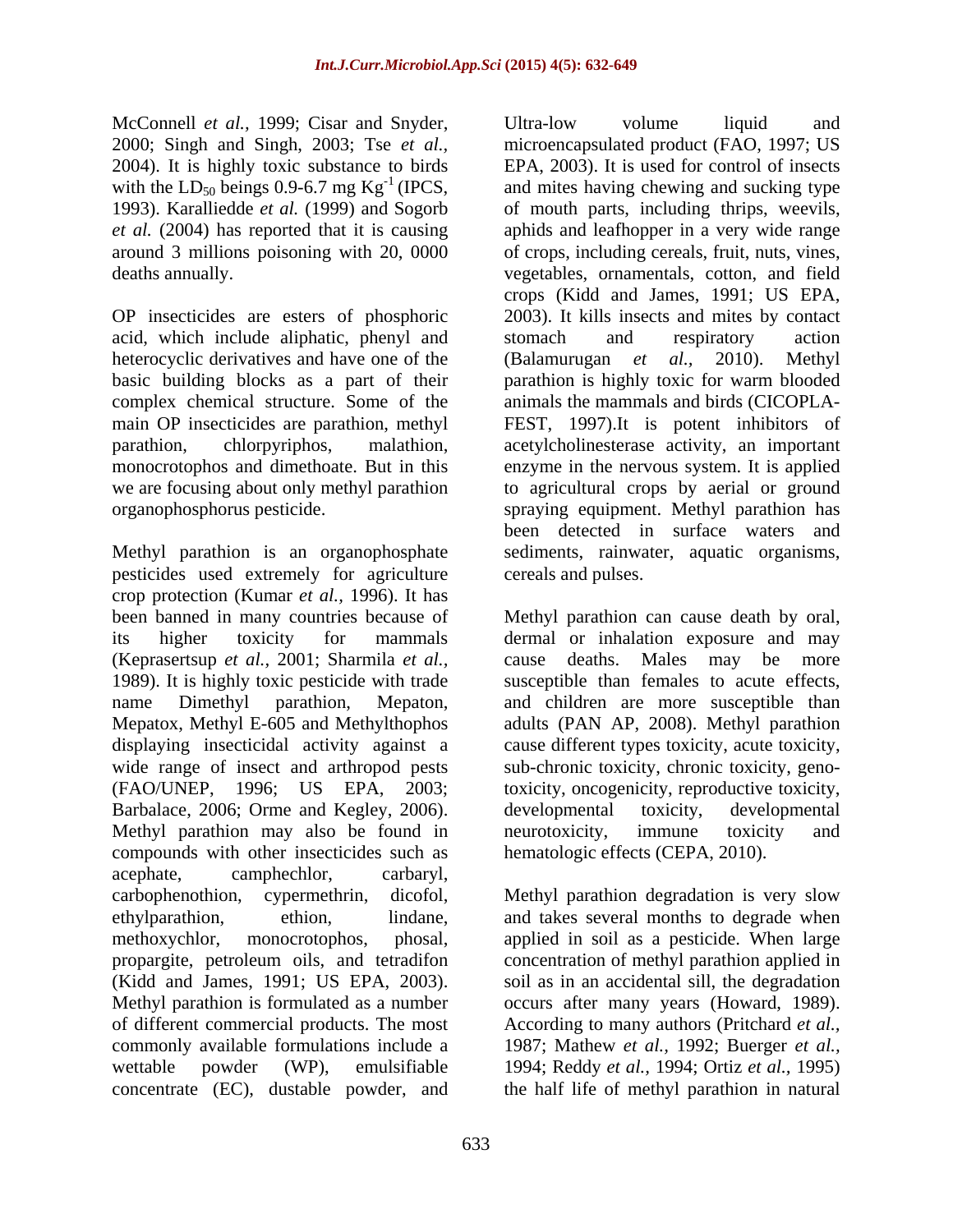enough to be toxic to many aquatic and terrestrial organisms.

Insecticides and their degradation products compound are given below Structure of generally get accumulated in the top soil and influence not only the population of various groups of ecofriendly soil microbes but also  $S_{\text{av}} = 0$   $\rightarrow$   $\text{CH}_3$ their biochemical activities like nitrification, ammonification, decomposition of organic  $O_2N$ matter and nitrogen fixation (Agnihotri *et* 

### water is about one month, which is long **Physical and chemical properties of methyl parathion (IPCS, 1992)**

The physical and chemical properties of this MP:-



*al.,* 1981). \*Structure according to California Department of Pesticide Regulation (1999)

| Molecular formula                           | $C_8H_{10}NO_5S$                                                                               |
|---------------------------------------------|------------------------------------------------------------------------------------------------|
| <b>IUPAC</b> name                           | O, O- dimethyl O-4-nitrophenyl phosphorothioate                                                |
| CAS No                                      | 298-00-0                                                                                       |
| Common name                                 | Methyl parathion, Parathion methyl, metaphos (World health                                     |
|                                             | Organization, 1993)                                                                            |
| Melting point                               | $35-38$ <sup>°</sup> C                                                                         |
| Boiling point                               | $143^{\circ}$ C                                                                                |
| Vapour pressure                             | 1.3m Pa at $20^{\circ}$ C                                                                      |
| Water solubility                            | 55-60 mg/litre at $25^{\circ}$ C                                                               |
| Log octanol- water<br>Partition coefficient | 1.83-3.43                                                                                      |
| Freezing point                              | about $29^{\circ}$ C (technical product)                                                       |
| Non aqueous solubility                      | Soluble in ethanol, Chloroform, aliphatic solvents and slightly                                |
|                                             | soluble in light petroleum. (World health Organization, 1993)                                  |
| Odour                                       | like rotten eggs or garlic (Technical grade) (Midwest Research<br>Institute, 1975; Anon, 1984) |

The environment consists of a series of compartments like soil, water, air and other influenced by several physical, chemical and living macro and microorganisms. Once a pesticide enters the environment, its parathion is an organophosphate compound, continuous transformation from one which have been used for the control of a component to another occurs. These wide range of insect pests all over the world. processes, in turn, are mediated by several significant biological activities which can be becomes pollutant. Pollution caused by both determined by the quantity of residual excessive and continuous use of pesticide. pesticides that persists in anyone These pesticides enter the environment by compartment for a certain period of time.

**Fate of Methyl parathion in environment** The distribution of MP in air, water, soil, and organism in the environment is

> biological factors (WHO, 1993). Methyl When dispersed in the air, water and soil it diverse modes such as accidental spills,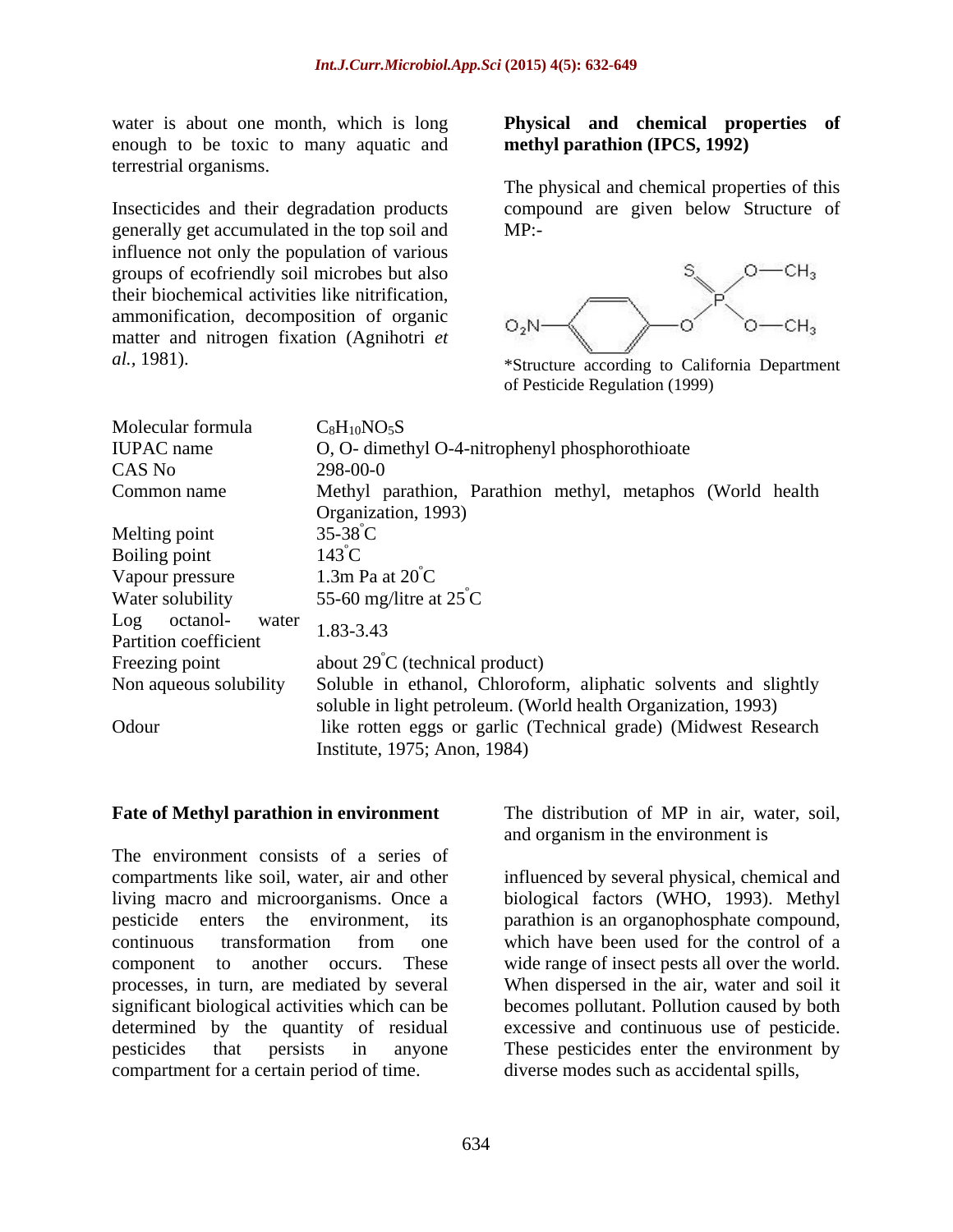direct applications residuals due to facility et *al.*, 2001). Many scientists have studied higher concentration in soil, as in an accidental spill, is degradation takes several Buerger *et al.* (1994) the half life of MP in natural water is about one month, which is long enough to be toxic to many living WHO (2004) have reported the

high as  $148 \text{ ng/m}^3$  (average 29 ng/m<sup>3</sup>) in the air. Kutz *et al.* (1976) monitored ambient air ng/m3 MP only in one sample in cotton reported that partition of MP found in air the Austfonna ice cap in the Svalbard

cleaning of containers etc (Ortiz-Hernandez in plant and animal. It also concluded that the degradation of MP and the concentration product was through soil to ground water. It of its metabolites present in soil sediment, also reported that the concentration of MP air and water. According to Howard (1989), after spraying declined rapidly over 3 days MP takes several months to degrade when and returned to background level after 9 applied in soil but when it is applied in days. WHO (2004) examined in agricultures years. According to Pritchard *et al.* (1987), to 0.46 µg/litre but higher level was and soil in environment and less in amount no movement of MP and its break down area of USA and observed that the concentration of MP in natural water was up recorded in summer.

organisms in the environments. concentrations of MP in food is also present Stanley *et al.* (1971) collected the ambient the world. In the USA residues of MP in air sample from both high and low usage food have generally been reported at very seasons. After 12 or 24 hrs they found no low level. Methyl parathion residues were detectable concentration of MP at the site in highest in leaf up to 2 mg/kg and root California near the cities of Fresno and vegetables up to 1 mg/kg reported in the Riverside and detectable concentration as USA. Zhang *et al.* (2002) reported the MP <sup>3</sup> (average 29 ng/m<sup>3</sup>) in the from soil near Shanongda Pesticides rural areas of three of the eight states. Arthur Company in Hubei China. MP has been *et al.* (1976) reported the maximum detected in ambient air, surface water, concentration of MP 2,060 ng/m<sup>3</sup> in ambient groundwater, rainfall, coastal fog, soil, at sites located the 15 different state where umbilical cord blood, and foods (PAN AP, the MP was used. No detectable 2008). Methyl parathion is relatively more concentration of MP was observed in 85% samples. The higher concentration was rapidly in flooded non aerobic soil where its detected in Oklahoma. Kutz, (1983) half life period is 7 days but in aerobic monitored ambient air at 10 locations in flooded soil in half life period has been eight states (two urban locations in estimated as 64 days (ATSDR, 2001). California) for detecting breakdown product Castilho *et al.* (2000) studied that the half of MP and ethyl parathion. Out of 123 life of MP in water is 24-28 days. They samples, 15 samples showed the positive studied the degradation of MP in 12 rivers of result. Average equivalent concentration US cotton and rice growing regions, where was 2.9 ng/m<sup>3</sup> with maximum level as high the concentration of MP was 0.42 ppb to 6 160 ng/m 3 . Sava (1985) monitored the air of ppb. Tariq *et al.* (2004) detected the MP in three residential sites of agricultural land in ground water in cotton growing districts of Salinas and California. They detected 17 Punjab and Pakistan. MP was also detected field. According to IPCS (1992) MP was Hermanson *et al.* (2005) examined the mostly used for protecting cotton field and residues of MP in ice cores collected from WHO (2004) have reported the in very small amount, in different regions sediments, fish, human breast milk, mobile in soil (US EPA, 2003). It degraded in Ganges in India (Rehana *et al.,* 1996).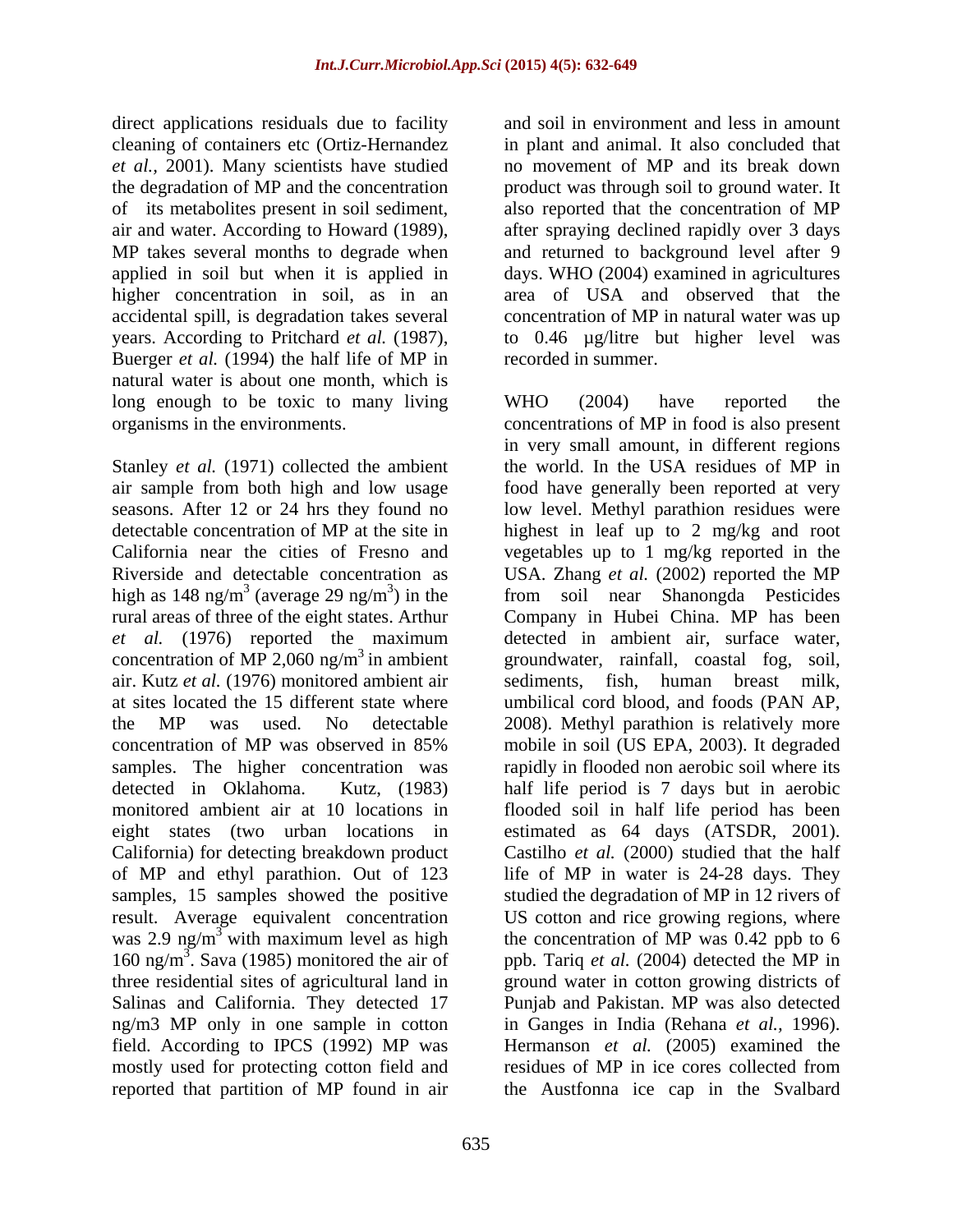rain water. the USA between 1966 and 1969.

WHO (1993) reported the concentration of OP pesticides are degraded quickly in water. MP in environment. They performed There is always the possibility that residues experiment in the towns in the centre of and by products will present in relatively agricultural areas of the USA. WHO also harmful level in the organism (Silva *et al.,* examined the seasonal variation of MP 1999; Ragnarsdottir, 2000). Residues of MP concentration and observed mainly in the have been recorded in many foods, even range of  $100-800$  ng/m<sup>3</sup> in occasionally in milk (ATSDR, 2001) and in August/September. They reported the drinking water sources such as in China (Na concentration of MP in natural water of *et al.*, 2006). agricultural area in the USA and recorded the level ranged up to 0.46 ug/L in summer.

Methyl parathion is an OP insecticide and acaricide, used to control boll weevils and many insect pests of agricultural crops, Organochlorine and organophosphorus parts (Adhya *et al.,* 1981). Methyl parathion, after ingested by the insect, is oxidized by the enzyme Oxidases in the insect body, to give paraoxon, replacing the double bonded sulphur with oxygen. This nature of MP controlling the pests in better way. It kills

WSDA (2006) reported that MP at 0.25% to worms, Grass hopper. NRA reported that MP is used in agriculture field to control body through the respiratory and

According to the WHO (1993) reports the low concentration MP residue in the food in paraoxon. Methyl parathion and its the USA with few exceptions of individual metabolite may be transferred via the

archipelago in the arctic. Coupe *et al.* (2000) vegetables samples, it was up to 1 mg/kg in measured the highest concentration of MP in leaf and in root up to 1 mg/kg, in survey in

*et al.,* 2006).

**Application of Methyl parathion**  pesticides in breast milk samples from having the biting or sucking type of mouth insecticide residues in market samples of Sanghi *et al.* (2003) reported residues of organochlorine and organophosphorus Bhopal. They observed that through breast milk infants consumed 8.6 times more endosulfan and 4.1 times more malathion. Organochlorine and organophosphorus meat were also reported by Suganathy and Kuttalam (2003).

### **Toxicity of Methyl parathion**

offers the fundamental advantages in OP insecticide exhibits the high oral and insects by contact, stomach and respiratory 14-21days. The toxicologically relevant action (Tomlin, 1994). mode of action is the inhibition of choline 0.5% is active ingredient per acre to control due to OP poisoning in human (Serdar *et al.,* the Alfa alfa caterpillar, Aphids, Army 1985; Serdar, 1996). MP is lipid soluble and *Helicoverpa* larvae, mites scale aphids, gastrointestinal tracts and when absorbed mealy, bugs, lucerne, fleas and thrips. through alimentary canal, it is stored in **Residues of Methyl parathion in** toxicity is its slow release into the blood **environment** stream and subsequently to the nervous moderate dermal toxicity with a half life of esterase activities (Skripsky and Loosli, 1994) and also various clinical effects occur it can penetrate in skin also. It also enters the body through the respiratory and adipose tissue. Its primary mechanism for system. Some also enters the liver, where it is changed into the more harmful methyl paraoxon. Methyl parathion and its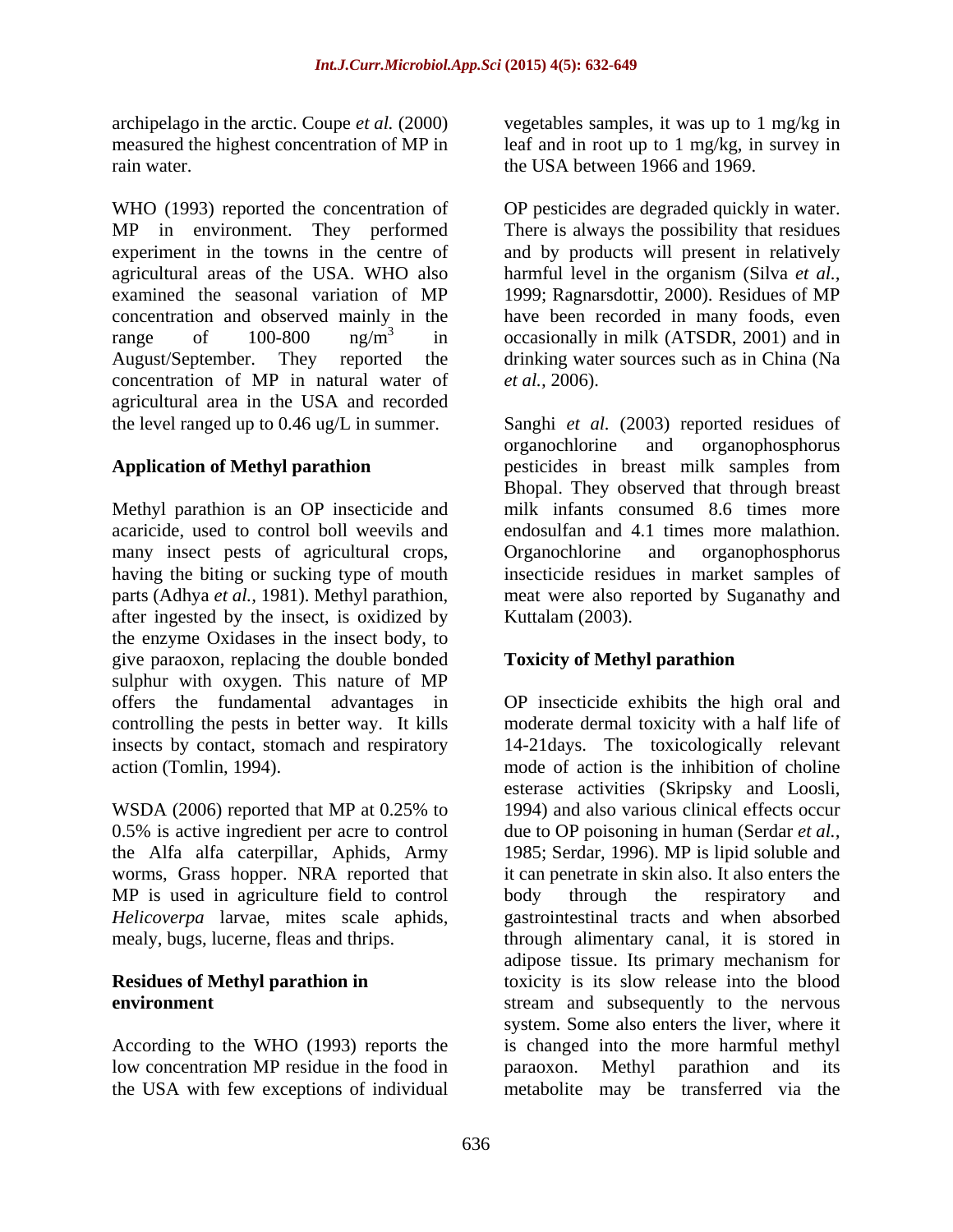placenta to the developing foetus (Edwards and Tchounwou, 2005). caused abnormalities in the functions of

Normal functioning of the nervous system and brain is interfered by MP (ATSDR, cholinesterase activities, neurological signs 2001). Methyl parathion hematological effects and nerve acetylcholinesterase inhibiting activity dimyelination. The reduction of the ChE causes the accumulation of the activity in the mice brain was the most neurotransmitter acetylcholine in the nerve sensitive toxicological endpoint (CEPA, synapse. According to CEPA (2010), when  $2010$ ). the rats are treated with MP in the laboratory, they appeared to be most **Genotoxicity** sensitive species. In the rats, the median oral lethal doses (LD<sub>50</sub>) ranged between 6-50 MP was observed as genotoxic in *in vitro* mg/kg (Category I oral toxicant), the dermal and *in vivo* causing gene mutations in rat LD<sub>50</sub> was 67 mg/kg (Category I dermal bacteria, chromosomal aberrations in toxicant) indicating that the toxicity of MP via oral route or via skin is comparable. An (SCE); and was positive on the sex-linked acute (Single dose) oral exposure of rats to recessive lethal assay in *Drosophila*. *In*  MP caused decrease in cholinesterase *vitro*, MP showed binding directly to the activities in the brain. cellular DNA (CEPA, 2010).

When the rats were exposed by oral and

pupils tremors, gait abnormalities decreased activity, abnormal breathing and impairment deaths were observed in 5 to 95-day treatment (CEPA, 2010).

Decreased hematocrit and erythrocyte level

Acute toxicity **Acute toxicity** the indication of the cellular toxicity (Kaur Sub chronic exposure to low doses of MP,<br>caused abnormalities in the functions of enzymes in the liver and plasma, which is and Dhanju, 2004). Chronic dietary exposure to MP of rats decreased the hematological effects and nerve 2010).

### **Genotoxicity**

bacteria, chromosomal aberrations in mammalian cells, sister chromatid exchange

### **Sub-chronic toxicity Reproductive toxicity and developmental toxicity**

dermal routes with the sub-chronic MP, the The effects of MP on reproduction included: Inhibition of the ChE activities in brain was alteration in the levels of the luteinizing recorded and due to this the plasma and hormone in serum and early menopause in erythrocytes became most sensitive for humans, decreased pup survival in rats, toxicological endpoint. possible ovarian toxicity in rats and sperm The cholinergic signs including constricted weight, increased resorption, reduced pup of the cognitive and motor functions. The reproductive abnormalities caused by MP in abnormalities in mice. The lower fetal body survival, abnormalities and variations of ossification, and cleft palate are the main rats, mice and rabbits (CEPA, 2010).

**Chronic toxicity** organs of both male and female along with caused the retinal regeneration and sciatic Methyl parathion caused fibrosis and nerve degeneration also by the MP due to hemorrhage of the endometrium during the chronic toxicity of methyl parathion (US pregnancy and significant changes in the EPA, 2003). duration of oestrus cycle (Edward andDetrimental effects on the reproductive the degeneration of placental cells have been reported by Edward and Tchounwou (2005).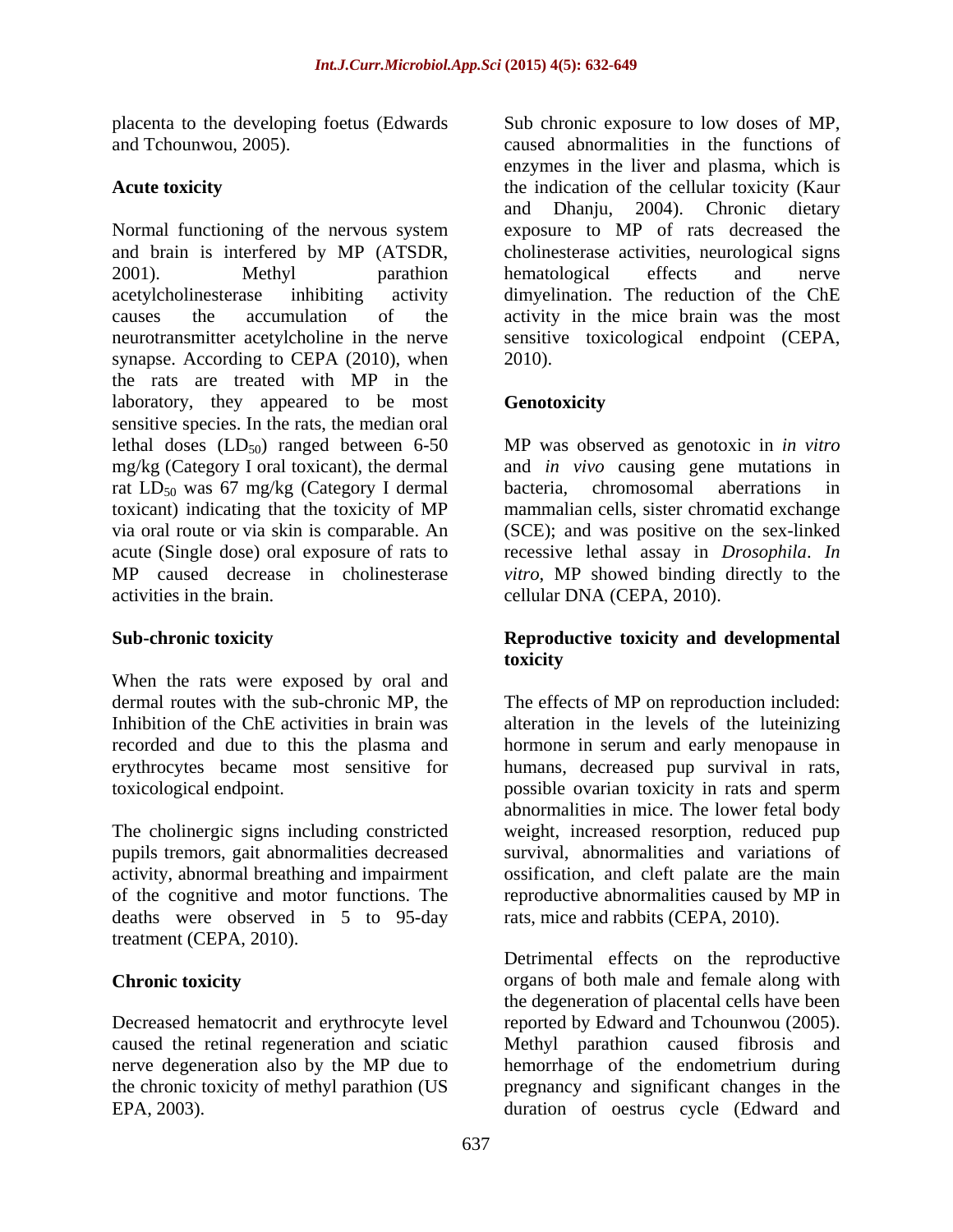Tchounwou, 2005). It also causes cytotoxic (2001) reported its weak oestrogenic than adults (Liu *et al.,* 1999; US EPA, 2003).

Studies of developmental neurotoxicity revealed an increased sensitivity of blood cell and brain ChE, and related immature rats to the inhibition of the ChE cholinergic signs. Long term toxicity/ activity compared to adult rats after single or carcinogenicity studies were also carried out repeated exposures to MP (CEPA, 2010). The exposure of MP caused the

Edward and Tchounwou (2005) reported sweating and involuntary muscle that MP also causes tremor, irritation and neuromuscular coordination, and impaired

weight of the thymus gland in rat and rabbit was decreased due to its effects. They also recorded the decrease in the secondary antibody response in rat. Exposure of a **Effects of methyl parathion and other** mixture of MP and chlorpyrifos, at 1/30<sup>th</sup> the **Organophosphorus insecticides** on the  $LD_{50}$ , affected immune function in rats (Liu *et al.,* 2006). CEPA (2010) reported that in rats MP the lymphoid depletion and necrosis MP exposure. It also decreased IgG

endocrine disruptor in mammals. ATSDR environment and also may disturb the

damage and tabular atrophy in the testis of activity. Liu *et al.* (2006) reported the rats (Narayana *et al.,* 2006). Newborn exposure of a mixture of MP and animals are more sensitive for acute lethality chlorpyrifos at  $1/30<sup>th</sup>$  the  $LD<sub>50</sub>$  increased <sup>th</sup> the  $LD_{50}$  increased oestradiol level in male and female rats.

**Neurotoxicity** toxicity of MP, using various routes of WHO (1993) reported the short term administration on the rat, dog and rabbit and observed the inhibitions of plasma, red on mice and rats.

neuropathology and acetylcholinesterase When MP was inhaled, the first adverse inhibition in the central nervous system, red effects were a bloody or runny nose, blood cells and plasma (US EPA, 2003). coughing chest discomfort and difficulty in purposeless chewing, lacrymation, reduced may include nausea, vomiting, diarrhoea, spontaneous locomotor activity, abdominal cramps, headache, dizziness eye memory due to exposure of MP.  $\qquad \qquad$  of the pupils, tears, salivation, sweating and **Immunotoxicity** affected the central nervous system, caused Repetto and Baliga (1996) reported the fatigue and eventual paralysis of the body effect of MP on the immune system. The extremities and respiratory muscles. Death breathing. Skin contact may cause localized sweating and involuntary muscle contractions. The further continuous effects pain blurred vision, constriction or dilation confusion. In severe cases its poisoning slurred speech, loss of reflexes, weakness, may be caused by respiratory failure cardiac arrest (EPMP US, 1994).

# **activities of soil microorganisms**

rats MP the lymphoid depletion and necrosis The recycling of essential plant nutrients, of spleen and thymus increased due to the humus formation and soil structure stability production and soil fertility depends on type of **Endocrine disruption ammonification, nitrification, denitrification** US EPA, (2003) reported that MP is an pesticide has created the pollution of the are main functions of soil microorganisms. Soil fertility depends on type of microorganisms involved in etc. The wide use of organophosphorus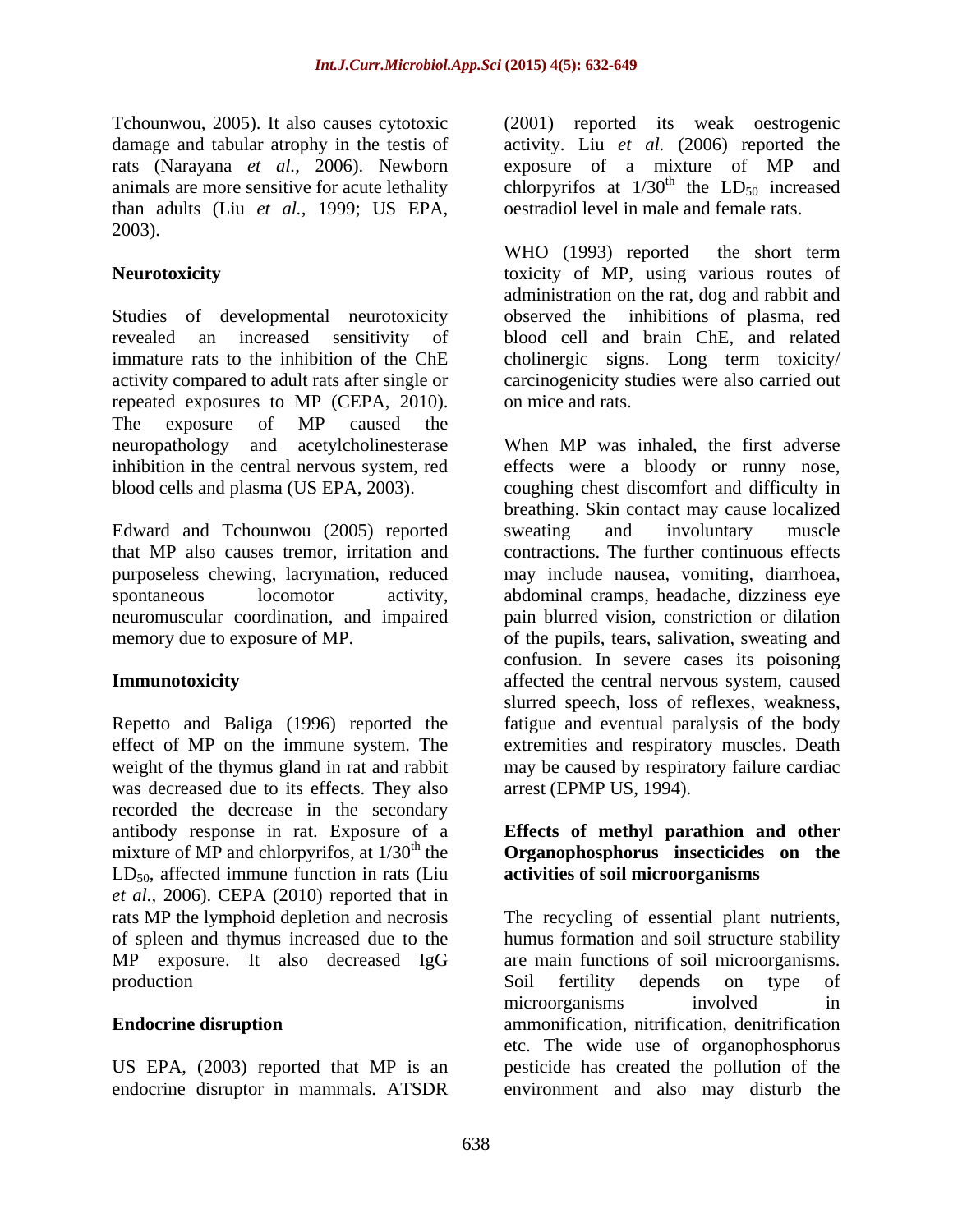ultimately affected. Agnihotri *et al.* (1981).

population. Various concentrations of Chlorpyrifos (1000 ppm), Polytrin (2000 microbes. The nitrification and ppm), Endosulfan (100 ppm) and phorate (10,000 ppm) were used to check the effect but slightly stimulated at lower

Dichlorvos on growth, reproduction and variation in Bacillus, Arthrobacter, earthworm was decreased and reproduction dichlorvos exposure. Gilani *et al.* (2010) studied the effects of 100 ppm and 1000 experiment. Adiroubane *et al.* (2003) nitrogen fixing bacterial population in the and Cypermethrin, was studied at rhizosphere soil and phyllosphere of subsequently the recovery was also recorded microorganisms. The influence of pesticide nitrification, ammonification, respiration, at higher concentrations, reacted

equilibrium and thus fertility of the soil is nitrogen fixation *etc* was studied by

Sultan *et al.* (2010) conducted the Aggarwal and Gupta, (1996) worked on the experiment in laboratory to study the effect effect of organophosphorus pesticides of various OP pesticides on soil bacterial amidithion, DDVP and phosphamidon on on total number of bacterial population. concentrations (25 and 125 ppm), but it was Chlorpyrifos showed significant reduction in decreased at higher concentration of 1250 the bacterial colonies than other OPs ppm. Garg and Tandon (2000) conducted pesticides. research on the effect of OP pesticides on Farrukh and Ali (2011) reported the effect of alkaline soil of Banasthali region. The effect avoidance behavior of earthworm *Eisenia Xanthomonas* and *Actinomyces* population *foetida*. They observed that the weight of was an indication of either stimulatory or and behavior was significantly affected by groups and had some role to play in the nitrification and ammonification by soil microbes. The nitrification and ammonification processes was not affected but slightly stimulated at lower bacteria and actinomycetes of salt affected variation in *Bacillus*, *Arthrobacter*, inhibitory effects on different microbial degradation of OPs pesticides.

ppm chlorpyrifos on microorganisms of The effects of pesticides such as MP, DDT agriculture soil from a depth of 0-25 cm. and lindane on soil microflora, under Samples were kept under darkness; laboratory conditions, were investigated microbial activity was monitored after 6 (Singh and Alka, 1998). Slight changes in months and one year. The result showed that the fungal and bacterial population were the growth of *Bacillus* sp*.* was sensitive but recorded after 5 days but the higher a number of colonies of *Klebsiella* sp. were inhibitory effectwas observed after 20 days. enhanced during the same treatment in the MP showed maximum inhibitory effect than conducted study to observe the impact of studied the effect of pesticide on protease monocrotophos 36 SL and phosphamidon 85 activity of soil. The effect of two pesticides, EC on the total heterotrophic bacterial and singly and in combination of Quinalphos irrigated rice ecosystem. They observed a Protease activity of soils in combination sudden reduction in bacterial population with the pesticides was greater than or equal immediately after spraying, but to sum of protease activity obtained from the influence of insecticides on soil concentration. They concluded that it is due on biochemical activities such as respectively. While the same combinations the lindane and DDT. Babu *et al.* (1998) and Cypermethrin, was studied at concentration ranging  $5$  to  $25\mu g/g$  soil. soils treated with one pesticide at lower synergistic or additive interactions at higher concentrations, reacted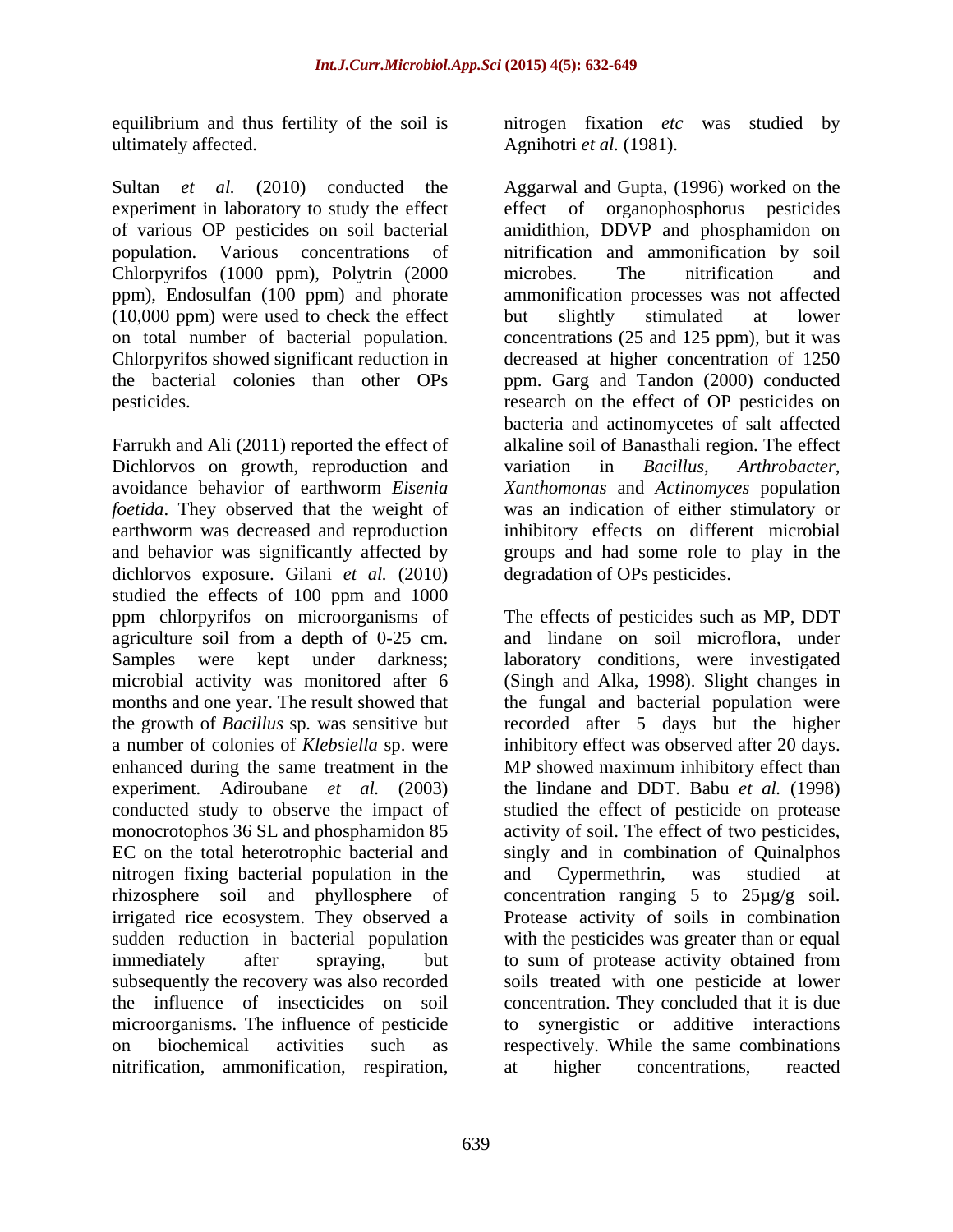Singh *et al.* (2002) studied the effect of of application. Roger *et al.* (1994) reported organophosphorus pesticide chlorpyrifos, the effect of pesticide on soil and water fenamiphos and chlorothalonil alone and in combination on soil microbial activity. They field. They reported damaging effects on observed that the measured soil microbial microbial population or their activities when parameters, especially the enzyme activities and total microbial biomass, was stable in the pesticide free control soils throughout 90 **Bioremediation** days of inoculation period, but they were all adversely affected in the presence of added

chlorpyrifos, OP pesticide on soil microflora denitrifying bacterial populations were not degrading microbial systems for to the agricultural soil. The set of the agricultural soil. The set of the set of the set of the set of the set of the set of the set of the set of the set of the set of the set of the set of the set of the set of the set

effects of Chlorpyrifos 40EC, Imidacloprid 200SL, Cypermethrin 10EC, Endosulfan on the number of soil bacterial populations. The reduced impact on the natural

antagonistically by inhibiting 10-20 % higher protease activity in soil. of soil bacteria. However in the field It caused the significant reduction in number experiment, effect disappeared after 21 days microflora and mesofauna in wetland rice pesticide was applied on soil and water.

### **Bioremediation**

pesticides. Menon *et al.* (2004) reported that techniques to use the living organisms to the arginine ammonification activity of solve an environmental problem such as rhizosphere microorganisms was inhibited contamination and pollution of soil and by chlorpyriphos and its metabolites 3,5,6- groundwater. It's based on that different or trichloro-2-pyridinol and 3,5,6-trichloro-2- single microbe functioning together to methoxypyridine (TMP) in loamy sand and detoxify or remove the hazardous or sandy loam soils after seed treatment with pollutants, such as pesticides from the chlorpyriphos (5 gm/kg seed). They also environment (Gibson and Sayler, 1992). observed the stimulation of rhizospheric N Bacteria and fungi are significant detoxifiers mineralization by parent compound but of pesticides, herbicides and other toxic inhibition was recorded by its metabolites. compounds. Microbes use these compounds Martinez-Toledo *et al.* (1992) studied the convert toxic organic compounds into noneffect of two methyl pyrimifos and toxic intermediate compounds,  $CO<sub>2</sub>$  and in an agricultural loam. The organisms may be naturally occurring or methylpyrimiphos of 100 to  $300\mu g g^{-1}$  or cultured in laboratory. Bioremediation chlorpyrifos 10 to 300  $\mu$ g g<sup>-1</sup> concentrations, processes apply for numerous applications, showed the significant decreased aerobic including clean up of ground water, soil dinitrogen fixing bacteria and dinitrogen lagoons, sludge and process waste streams fixation activities. The fungal and (Boopathy, 2000). Uses of such pesticide affected by the addition of the OP pesticide bioremediation thus have received a great Ahmed and Ahmad (2006) studied the technology offers the potential to treat 35EC, Carbofuran 20EC, Bifenthrin 10EC *al.,* 1998; Kearney, 1998). It requires little and Cypermethrin 10EC (OP pesticides). energy input for the preservation of the soil The effects of four concentrations of i.e. structure (Hohener *et al.,* 1998). Perhaps the 125, 250, 500 and 1000 ppm were studied most attractive feature of bioremediation is Biodegradation or bioremediation is for their metabolism and growth. They Methane gas (Singh, 2008). These degrading microbial systems for attention because of its low cost effectiveness and ecofriendly nature. This contaminated soil and groundwater on site without the need for excavation (Balba *et*  the reduced impact on the natural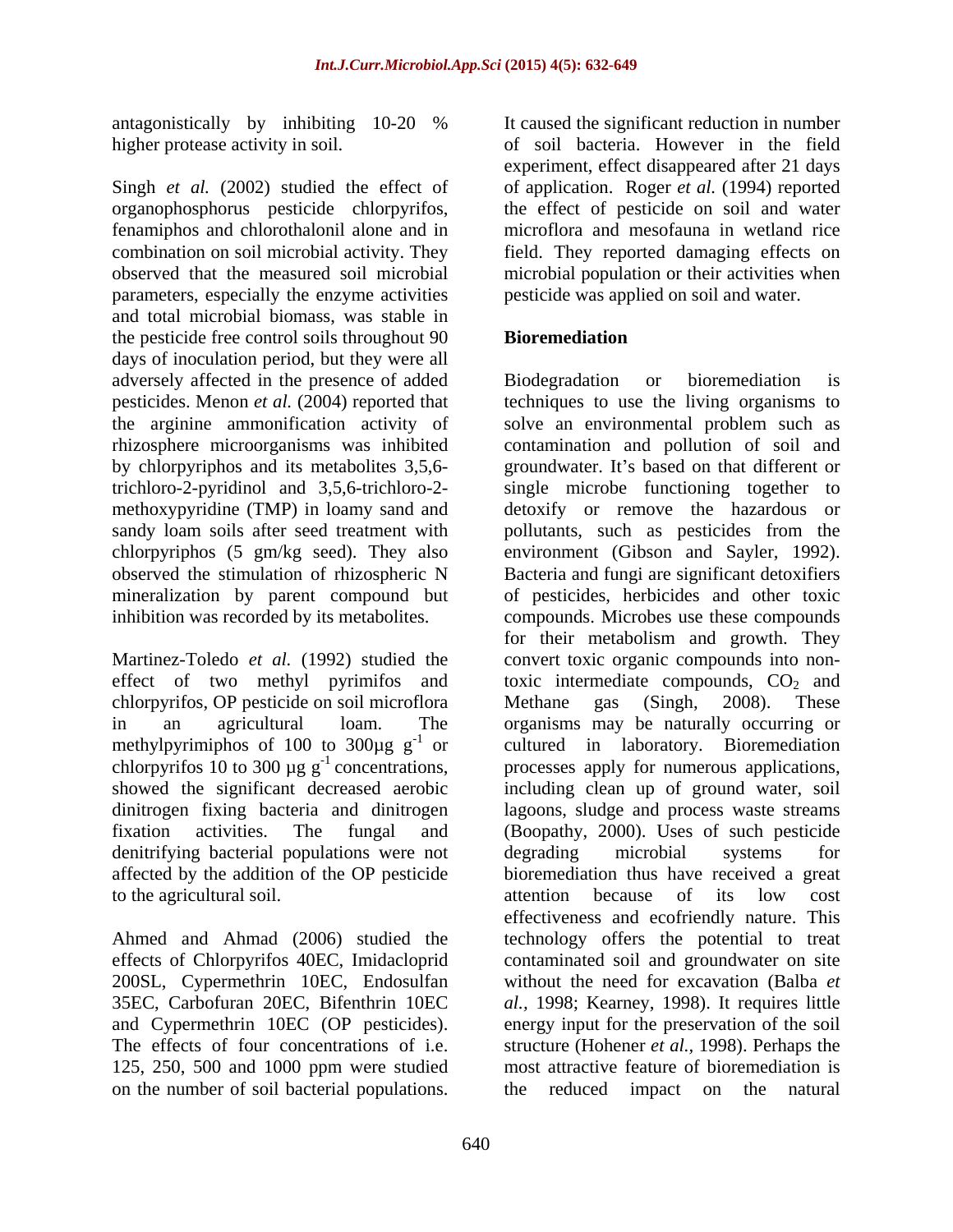ecosystems, which should be more provide the microbial system, a site of acceptable to the public (Zhang and Chiao, 2002). Bioremediation has also several substituent of halogen or alkyl, it makes limitations because it depends on the nature more resistant to biodegradation (Cork and of organisms, enzyme which involved, Krueger, 1991). Minor difference in the compounds concentration and availability arrangement or nature of substituent in

There are two basic approaches to the rate of degradation (Topp *et al.*, 1997). accomplish the process of microbial degradation of organic wastes. The aerobic and the anaerobic bacteria are the major tools for the bioremediation. Production of The rate of pesticide degradation dependents methane gas may serve as fuel and sludge on the concentration of pesticides and obtained as a byproduct thus produced may amount of catalyst present in the microbial be used as fertilizer. With the advancement density, which involved in the degradation of biodegradation technology, different process. The rate of degradation decreases types of techniques have been designed and generally quantitatively with the residual used for the operation, which eventually maximized the optimum conditions for bacterial growth. The success of any **Effect of temperature** bioremediation process depends upon the physical and chemical characteristics of the The report of biodegradation reveals that the substrate such as nutrient status**,** moisture influence of temperature is outstanding. It content, pH and temperature, which has been emphatically stated that the entire influence as the environmental factors process of biodegradation is carried out at (Comeau *et al.,* 1993; Boopathy, 2000; Zhu mesophillic and thermophillic temperature *et al.,* 2004; Hazen, 2010). The biotic factors ranges. Whereas, the process becomes such as inoculum density play a significant viable at the mesophillic  $30^{\circ}$ C-37 $^{\circ}$ C

process and are of physical and chemical characteristics of the substrate, invariably critical for the biodegradation. concentration of contaminants, amount of catalyst, temperature, pH, Moisture, Effect of pH additional energy source soil salinity

groups such as OH<sup>-</sup>, COOH<sup>-</sup> and NH<sub>2</sub><sup>3-</sup> may

and finally survival of micro-organisms. . pesticides of the same class can influence attack. If the molecule is present as

### **Concentration of pesticides**

pesticide concentration (Topp *et al.,* 1997).

### **Effect of temperature**

role in such process (Ramadan *et al.,* 1990). temperature range, optimal temperature **Factors affecting the bioremediations** occurs between 50° to 60°C temperature Several factors affect the bioremediation (Alexander, 1977). The optimal temperature being at 35°C, the thermophillic digestion range, with the optimum being at 55°C required for both the ranges, is not

### **Effect of pH**

inoculums density etc. Soil pH is an important factor, which affects **Structure of pesticide** and biotic degradation processes (Burns *et*  Structure of pesticide determines its physical it influences the adsorption behavior of and chemical properties and inherent pesticide molecules on clay and organic biodegradability. Introduction of polar surfaces. This also affects the chemical  $3\frac{1}{3}$  may speciation, mobility and bioavailability. the adsorption of pesticides for the abiotic *al.,* 1975). According to Hicks *et al.* (1990)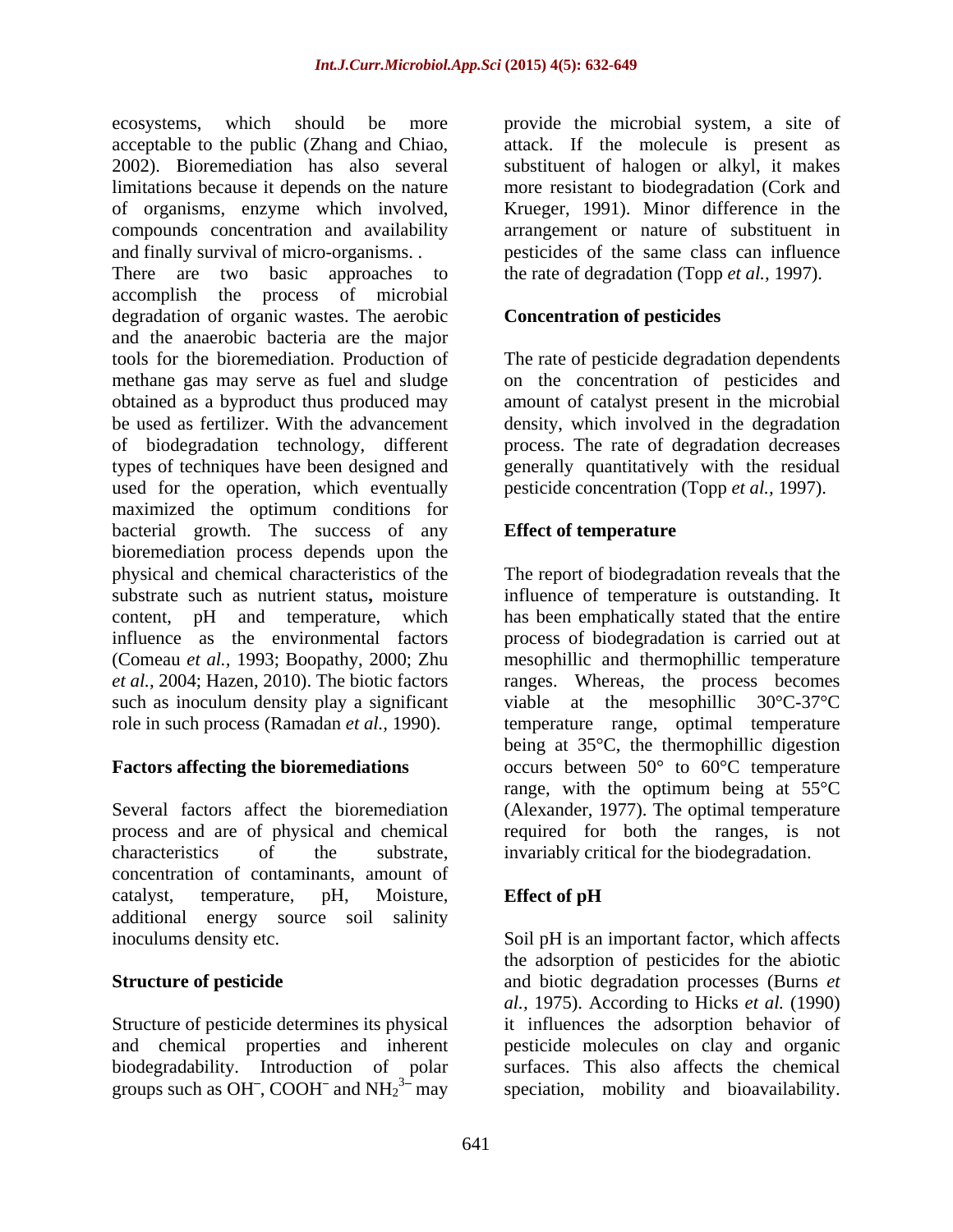Racke *et al.* (1997) reported that degradation **Bioremediation of Methyl parathion in** of a given pesticides depends mostly on the soil alkaline or acidic pH. In fact the biodegradation depends upon the The environmental conditions and microbial susceptibility of the microorganism in the degradation decide the fate of OPs in the optimum pH of the medium. soil. Microbial degradation is the most

Moisture is an environmental factor and pesticides from the soil. Microorganisms affects the rate of biodegradation. Water acts possess the unique ability of completely as medium for the movement and diffusion mineralization of many aliphatic, aromatic of pesticides it is necessary for microbial functioning. Moisture (water) influences the rate of contaminant metabolism because it Several microorganisms have been isolated influences the type and amount of soluble from soil which degraded the MP in the materials that are available in the environment. Increase in cell biomass environment. It maintains the osmotic stimulated increase in the biotransformation pressure and pH of terrestrial and aquatic rate (Lewis *et al.,* 1984). It is hydrolyzed in systems. The amount of water in the pore soil (Kishk *et al.*, 1976) and also in flooded spaces of soil affects the exchange of reparatory gases. Under saturated conditions, oxygen can be consumed faster than it is replenished in the soil space and the soil becomes anaerobic. This retards the rate of biodegradation and causes major occur. Generally the soil moisture content

concerning the effects of salinity on the incubation. However when optimized degradation of pesticides, although, salinity different parameters such as pH, varying degrees of salinity are available. A species of *Pseudomonas* and Kodama and Kuwatsuka, 1980). sole source of carbon and *Flavobacterium* 

## **soil**

**Effect of moisture** example a significant and successful key of significant and successful key of disappearance of organophosphorus and heterocyclic compounds.

soil (Sharmila *et al.,* 1989).

changes in microbial metabolic activity to source and hydrolyzed the MP to *p* should be between 25-85% of the water into hydroquinone and 1, 2, 4-benzenetriol. holding capacity, and a range of 50-80% is Three isolates *pseudomonas diminuta*, optimal for biodegradation. *pseudomonas putida and pseudomonas* **Effect of salinity** Madhya Pradesh (M.P.) which were capable Not more information is available and 30°c temperature after 48 hrs of is a severe problem in many arid, semiarid temperature, salinity, and growth sources, and coastal regions. According to Reddy and these three isolates showed rapid growth and Sethunathan, (1985) the parathion degradation proximate at 36 hrs of degradation is faster in non saline soils. incubation (Sharma *et al.* 2014). Many However reports on the stability of researchers studied on MP degradation. pesticides in estuarine and sea water of Chaudhry *et al.* (1988) isolated two bacterial high salt content in seawater may be *Flavobacterium* from agricultural soil by unfavorable (Walker, 1976) or inhibitory enrichment method. *Pseudomonas* sp was pesticidal degradation (Weber, 1976; capable of utilizing MP and parathion as a Rani and Lalithakumari (1994) studied the degradation of MP by *Pseudomonas putida* and reported that the MP is utilized by this bacterium as sole carbon and phosphorus nitrophenol and it is further into degraded into hydroquinone and 1, 2, 4-benzenetriol. Three isolates *pseudomonas diminuta, aeruginosa* were isolated from soil of of degradation of 1200mg/L MP at ph 7.0 incubation. However when optimized different parameters such as pH, species of *Pseudomonas* and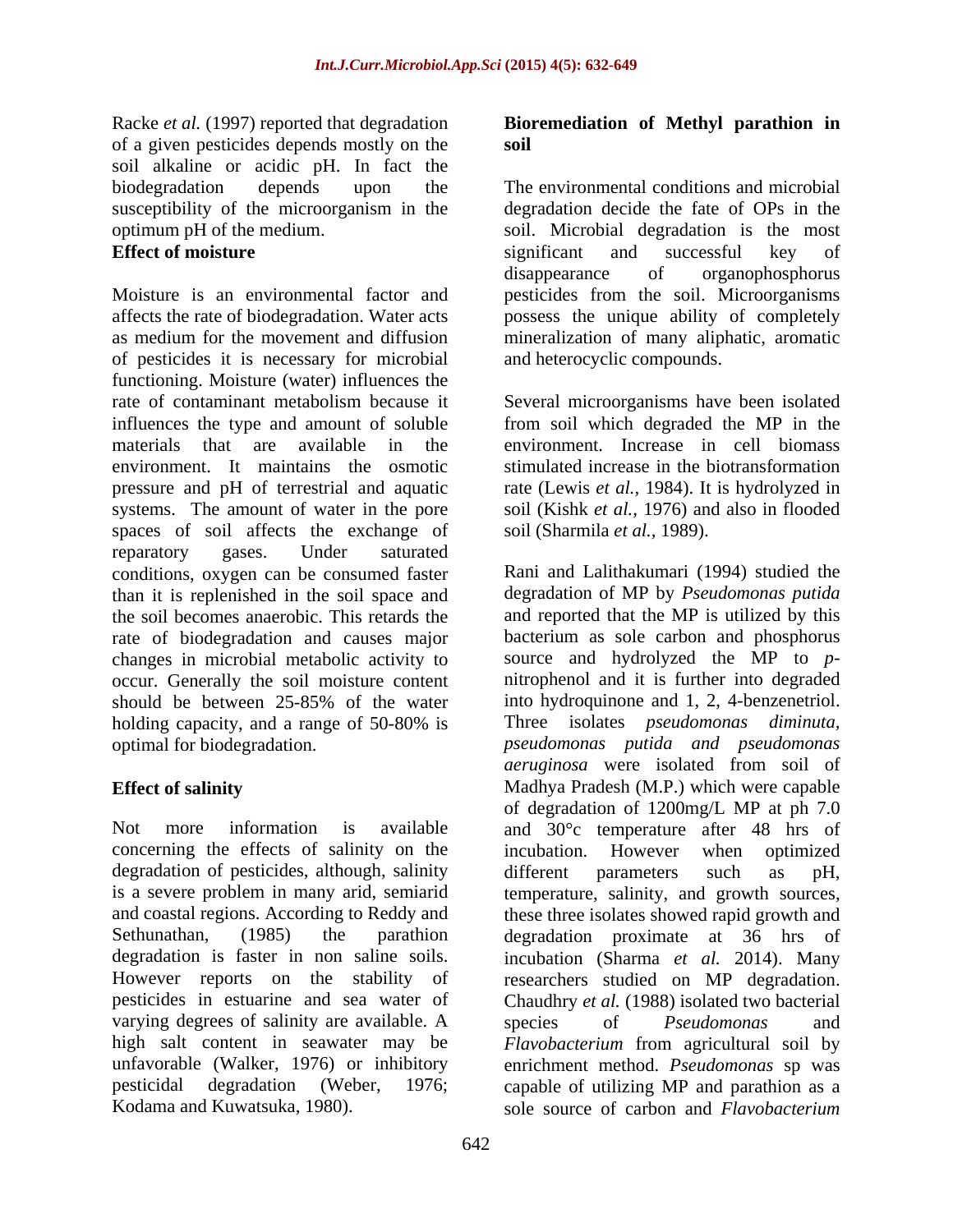sp. was able to degrade the p*-*nitrophenol to nitrite. For the degradation of MP by *Pseudomonas* species, glucose and another obtained from pre-treated MP agricultural carbon source as supplements were added in field. Both bacterial strains degraded 2 ppm MSM. Degradation of MP in an aqueous MP in basal mineral medium. medium by soil bacteria has been studied by Biodegradation of MP by microalgae and Keprasertsup *et al.* (2001). He isolated mixed and pure bacterial cultures from (Megharaj *et al.,* 1994). He reported that agricultural soil treated with MP. They microalgae or cyanobacteria utilized 1 ml of obtained the *Burkholderia cepacia,* which 1000 ppm commercial MP as a carbon and showed the best degrading ability of MP in the BMM in the absence of glucose. Balamurugan *et al.* (2010) isolated two bacterial species *Psedomonas aeruginosa Plesiomonas* sp strain M6 from MP and *Trichoderma viridae,* from contaminated soil and they also determined monochrotophos and MP pre-treated soil. the *mpd* gene, which was responsible for These isolates potentially degraded such expressed in *Esherichia coli.* Sharmila monochrotophos and MP. *Psedomonas et al.* (1989) reported the effect of addition *aeruginosa* was comparatively more of yeast extract on the degradation of MP by efficient in degrading the monochrotophos bacterial sp. They isolated *Bacillus* species and MP. from laterite soil which degraded MP in the

Qiu *et al.* (2006) studied the MP degradation by soil bacteria. They isolated a bacterial Fenitrothion was also degraded by this strain from soil capable of mineralizing MP. Species but diazinon was not degraded and This bacterial strain was identified as showed the highest degradation at  $35^{\circ}$ C. *Ochrobactrum anthropi.* This strain totally Biodegradation of MP was reported by Ali degraded MP and its four metabolites *et al.* (2011). They isolated the *Bacillus* products, were also analyzed as*p- pumilus* Ti, having ability to degrade the MP nitrophenol, 4-nitrocatechol, 1, 2, 4- concentration of 500 ppm, in the presence of benzenetriol and hydroquinone by HPLC glucose. This strain was also degraded 70% and gas chromatography-mass spectrometry *p-*nitrophenol, a metabolite product of MP, (GC-MS) analyses. Pakala *et al.* (2007) isolated bacterial strain from soil by enrichment method in minimal medium Degradation of MP in soil by strain DLL-1 containing MP. This strain was identified as was studied by Zhang *et al.* (2004). The best *Serratia* sp. strain DS001 and was capable of utilizing MP, *p-*nitrophenol, 4- recorded 3 days after the application of the nitrocatechol, 1, 2, 4-benzenetriol as a pesticide. *Bacillus* and *Pseudomonas* species source of carbon and energy sources but isolated from pre-treated OP pesticides could not grow using hydroquinone as a seround nut fields (Madhuri and source of carbon. Rangaswamy, 2009).

*and Fransicella* and concluded that these MP and methomyl. Karunya and Reetha

microbes utilised MP as a source of carbon and energy. These two isolates were MP in basal mineral medium. cyanobacteria was also reported nitrogen source.

Shunpeng *et al.* (2001) isolated the presence of yeast extract.

 $\rm^{\circ}C.$ glucose. This strain was also degraded 70% with in 24 hrs.

period of degradation by microbes, was ground nut fields (Madhuri and

Ghosh *et al.* (2010) studied the These species degraded several insecticides biodegradation of MP by the *Pseudomonas*  such as chlorpyrifos, phorate, Dichlorvos,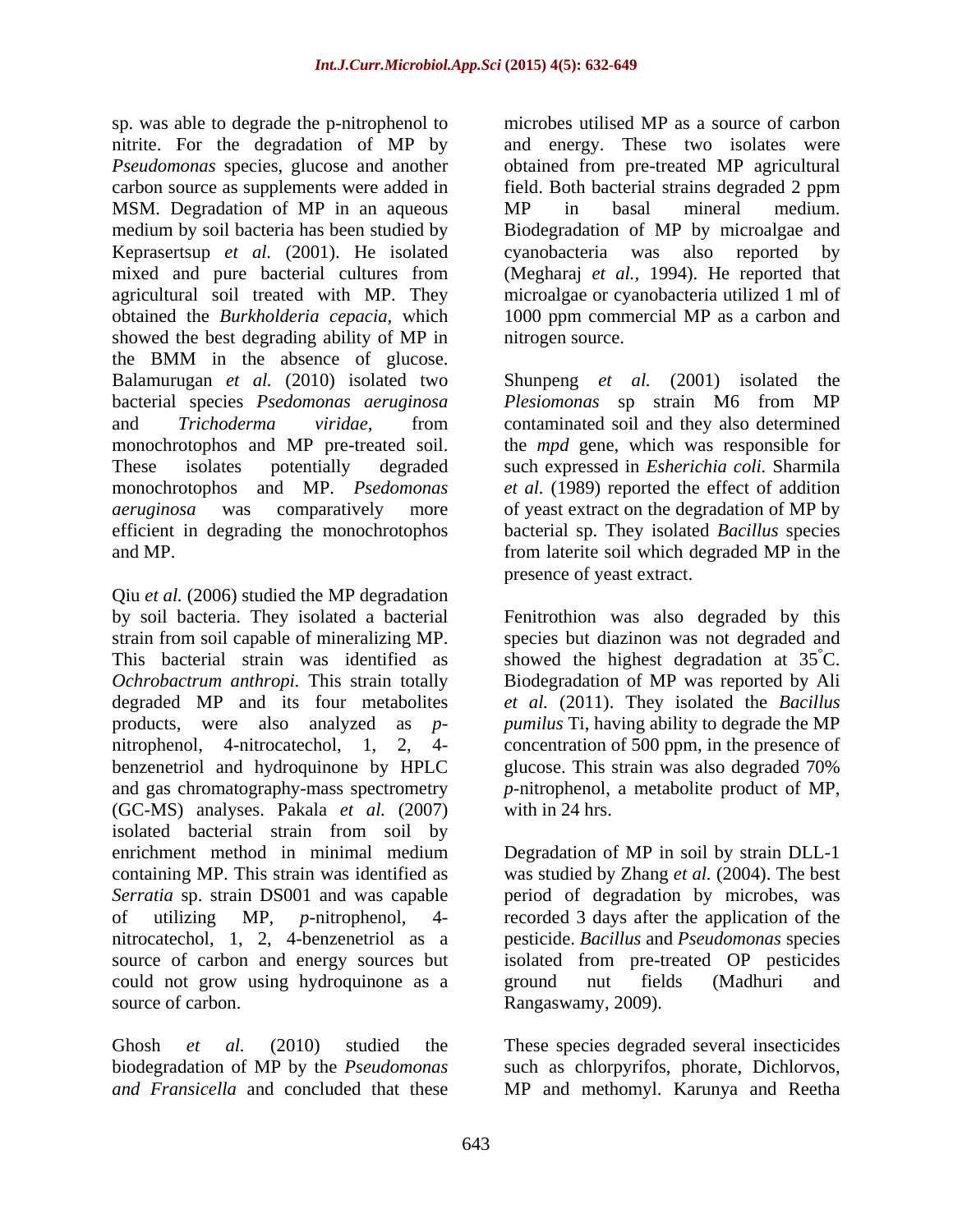(2012) worked on the degradation of malathion and parathion by soil bacteria, Silvastava, K. P. 1981. Persistence,<br> **Example 1988** Pseudomonas fluorescens Bacillus subtilis and have and hovement of *Pseudomonas fluorescens, Bacillus subtilis* and *Klebsiella*. These three species degraded<br>
<sup>chorrenvinghos, chorpyritos, disultoton,<br>
fensulfothion, monocrotophos and</sup> 50 ppm of both the pesticides. The maximum growth was recorded at 35°C and 6 pH. They also recorded the carbon and nitrogen source as a growth promoter in

Methyl parathion is an organophosphorus pesticide used tremendously for agriculture crop protection, industrial and home use and represents a significant potential health risk. It is highly toxic pesticide. This review is useful in the detoxification of  $\mu$  paramon by newly isolated *bactitus* organophosphorus contaminated soil and may lead to development of a possible<br>US Department of Transportation. bioremediation in the near future for renovation of contaminated soil. Arthur, R. D., Cain, J. D., Barrentine, B. F. Environmental factors such as physical and chemical characteristics of the substrate, nutrient status, pH, temperature, biotic factor and inoculums density interfere the ATSDR (Agency for Toxic Substances and accomplishment of any bioremediation process. Optimization of environmental factors play important role for enhancement<br>Atlanta USA. http://www. of the biodegradation activity of soil

- Adhya, T. K., Barik, S., Sethunatham, N. 1981.
- Adiroubane, D., Devarassou, K., Monochrotophos by *Pseudomonas* 2003. Effect of systemic insecticides on
- Aggarwal, P. K.., Gupta, K. G., 1996. Effect of *Conference*, December 4-6, Chennai, pp.
- Agnihotri, N. P., Pandey, S. Y., Jain, H. K., Srivastava, K. P. 1981. Persistence, leaching and movement of chlorfenvinphos, chlorpyrifos, disulfoton, fensulfothion, monocrotophos and tetrachlorvinphos in soil. *Indian J. Agric*. *Chem*, 24, 27-31.
- minimal salt broth. bacteria under laboratory and field Ahmed, S., Ahmad, M. S. 2006. Effect of insecticides on the total number of soil conditions. *Pakistan Entomol*, 28, 63-68.
	- Alexander, M. 1977. Introduction to Soil Microbiology.  $2^{nd}$  Edn. Wiley Eastern <sup>nd</sup> Edn. Wiley Eastern Limited, New Delhi.
	- Ali, M., Ahmed Kanhar, N., Hameed, A. and Ahmed, S. 2011. Biodegradation of methyl parathion by newly isolated *Bacillus pumilus* Ti. *Minerva Biotechnol*, 23, 39-43.
	- Anon. 1984. Hazardous chemical data: Vol. 2. US Department of Transportation. Washington, DC.
	- 1976. Atmospheric levels of pesticides in the Mississippi Delta. *Bull Environ Contam Toxicol,* 15, 129-134.
- isolates.  $\frac{1}{2}$  accessed on  $\frac{15}{11/2012}$ . Disease Registry). 2001. Toxicological Profile for Methyl Parathion. Agency for Toxic Substances and Disease Registry. Atlanta USA. http://www. atsdr.cdc.gov.toxprofiles/tp48.html,
- **References** 1998. Pesticide interactions on protease Babu, G. V. A. K., Narasimha, G., Reddy, R. activity in soil. In: *39th AMI Conference*, December 5-7 Jaipur, pp.125.
	- Hydrolysis of selected organophosphorus Balamurugan, K., Ramakrishnan, M., insecticides by two bacteria isolated from Senthilkumar, R., Ignacimuthu, S. 2010. flooded soil. *J Appl Bacteriol,* 50, 167-172. Biodegradation of Methyl parathion and Sundaravarathan, S., Pouchepparadjou, A. *aeruginosa* and *Trichoderma viridae.* Balamurugan, K., Ramakrishnan, M., Senthilkumar, R., Ignacimuthu, S. 2010. Monochrotophos by *Pseudomonas Asian J Sci Technol*, 6, 123-126.
	- phyllosphere and rhizosphere soil Balba, M., Al-Awadhi, N., Al-Daher, R. 1998. microflora in rice ecosystem. In: *44th AMI* Bioremediation of oil contaminated soil: Conference, November 12-14, Dharwad, microbiological methods for feasibility pp. 82. assessment and field evaluation. *Journal of Microbiol Methods*, 32, 155-164.
	- pesticides on nitrification and Barbalace, K. 2006. Chemical Database ammonification in soil. In: *37th AMI* Methyl Parathion. Environmental Chemistry.

152. <http://EnvironmentalChemistry.com/yogi/c>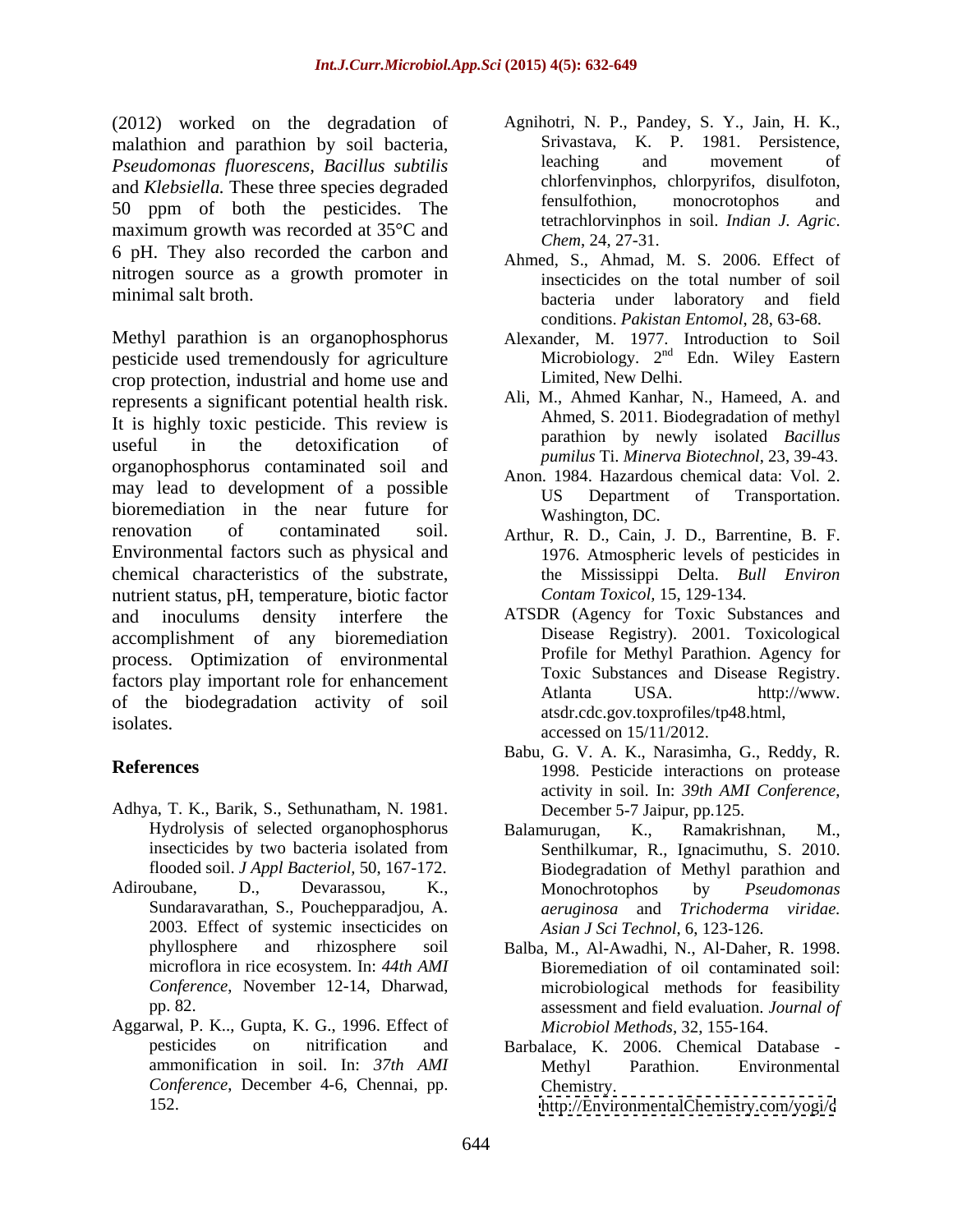- 
- toxicology of methyl parathion in pen-
- Burns, R. G. 1975. Factors affecting pesticides loss from soil. In: Paul, E. A. and A. D. McLaren, (Eds.), *Soil Biochem,* Marcel Dekker, Inc., New York, USA, 4, 103-141.
- Nicaragua*. Environ Pollut,* 110, 523-533.
- B, Exposure Assessment. Worker Health and Safety Branch, Department of
- CEPA (California Environmental Protection ambient air and aggregate Exposures. on 19/06/2013.
- Chaudhry, R. G., Ali, N. A., Wheeler, B. W. *Environ. Microbiol*, 54, 288-293.
- 
- Cisar, J. L., Snyder, G. H. 2000. Fate and management of turf grass chemicals. ACS Symposium Series, 743, 106-126.
- hemicals/cn/Methyl%A0parathion.html, Comeau, Y., Greer, C. W., Samson, R. 1993. accessed on 29/11/2012. Role of inoculum preparation and density Boopathy, R. 2000. Factors limiting on the bioremediation of 2, 4-Dbioremediation technologies*. Bioresour* contaminated soil by bioaugmentation. *Technol,* 74, 63-67. *Appl Microbiol Biotechnol,* 38, 681-687.
- Buerger, T. T., Mortensen, S. R., Kendall, R. J., Cork, D. J., Krueger, J. P. 1991. Microbial Hooper, M. J. 1994. Metabolism and acute transformation of herbicides and pesticides. *Adv Appl Mech,* 36, 1-66.
	- reared and wild northern bobwhites. Coupe, R. H., Manning, M. A., Foreman, W. T., *Environ Toxicol chem,* 13, 1139-1143. Goolsby, D. A., Majewski, M. S. 2000. Occurrence of pesticides in rain and air in urban and agricultural areas of Mississippi, April-September 1995*. Sci Total Environ,* 248, 227-240.
- Castilho, J. A., Fenzl, N., Guillen, S. M., Dragun, J., Kuffner, A. C., Schneiter, R. W. Nascimento, F. S. 2000. Organochlorine 1984. Groundwater contamination. and organophosphorus pesticide residues in Transport and transformation of organic the Atoya river basin, Chinandega, chemicals. *Chemical Engineering,* 91, 65 1984. Groundwater contamination. 70.
- CDPG (California Department of Pesticides Edwards, F. L.,Tchounwou, P. B. 2005. Regulation) 1999. Evaluation of Methyl Environmental toxicology and health Parathion As a Toxic Air Contaminant Part effects associated with methyl parathion exposure a scientific review. *Int J Environ Res Publ Health.,* 2, 430-441.
	- Pesticide Regulation, California EPMP (Extoxnet Pesticide management Environmental Protection Agency, program) 1994 Cornell University. US. EPMP (Extoxnet Pesticide management
	- Sacramento, CA, pp. 19 + vii. FAO (Food and Agriculture Organization) 1997. agency) 2010. Methyl parathion, Risk Crganization http://www.fao.org/ characterization document. Occupational, docrep/W5715E/w5715e03.htm, accessed Methyl Parathion. Food and Agriculture Organization <http://www.fao.org/> on 19/06/2013.
	- *Addendum to the 2004 Risk Characterization Document for Methyl* Document. Methyl Parathion (emulsifiable *Parathion Dietary and Ambient Air Exposures*. Health Assessment Section, Medical Toxicology Branch, Department active ingredient). Joint FAO/UNEP of Pesticide Regulation, California Programme for the Operation of Prior Environmental Protection Agency, Sacramento, California, pp. 69. [\(http://www.pic.int/en/DGDs/MetparaE.do](http://www.pic.int/en/DGDs/MetparaE.do) FAO/UNEP. 1996. Decision Guidance concentrates at or above 19.5% active ingredient and dusts at or above 1.5% Informed Consent. c, accessed on 19/06/2013).
	- 1988. Isolation of a Methyl Parathion- Farrukh, S., Ali, A. S. 2011. Effect of Degrading *Pseudomonas* sp. That Dichlorvos Organophosphate on Growh, possesses DNA Homolologous to the *opd* Reproduction and avoidance behaviour of Gene from a *Flavobacterium* sp. *Appl.*  Earthworm *Eisenia foetida. Iran J of Toxicol,* 5, 495-501.
- CICOPLAFEST. 1997. *Catalogo official de* Ghosh, P. G., Sawant, N. A., Patil, S. N., *plaguicidas.* SAGAR. SEDESOL. SECOFL y SS, Mexico, 144-146. Biodegradation of Organophosphate Aglave, B. A. 2010. Microbial Biodegradation of Organophosphate Pesticides. *Int J Biotechnol Biochem,* 6, 871-876.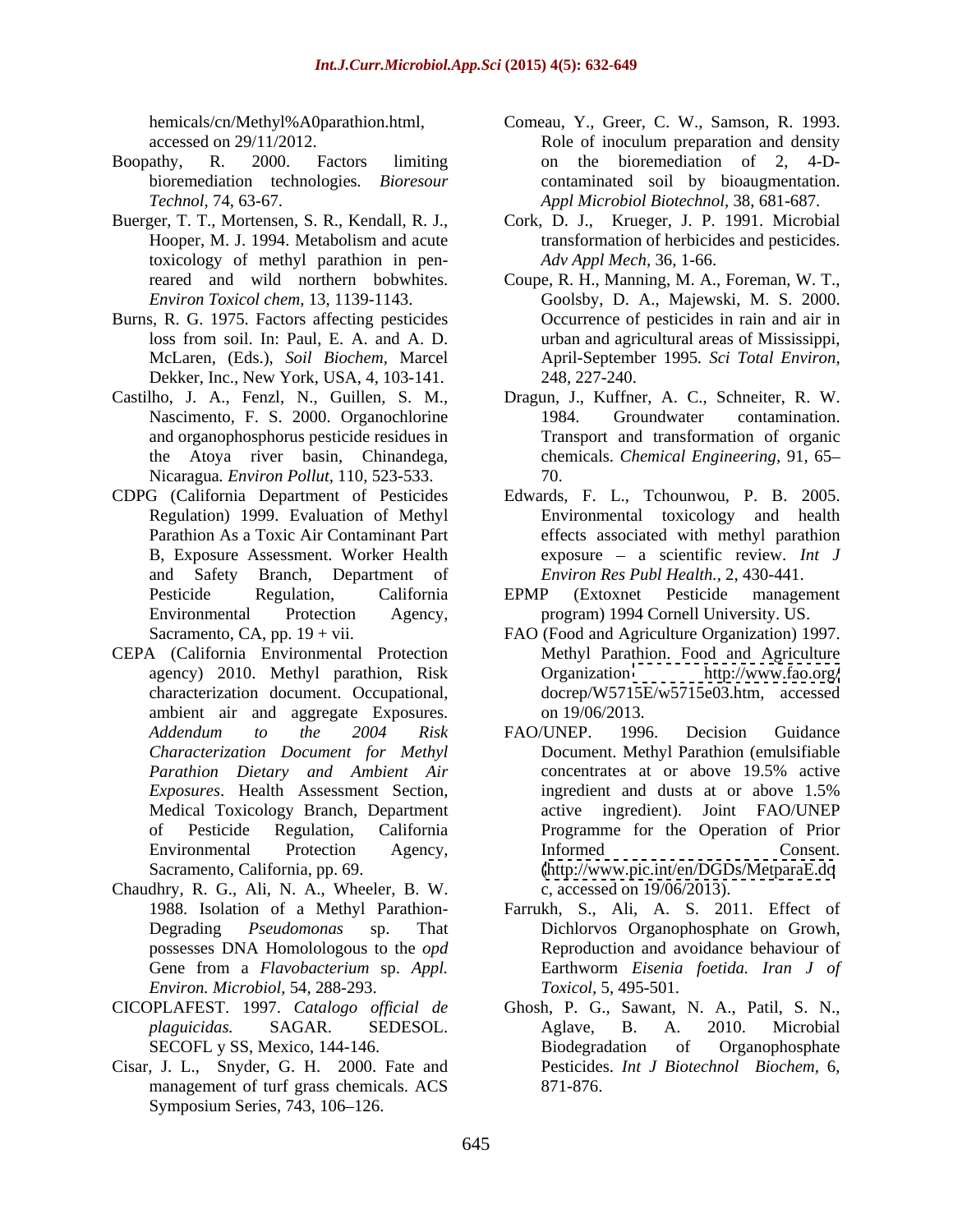- Gibson, D. T. Sayler, G. S. 1992. Scientific foundation for bioremediation: current *Proc*, 70, 57-70 Avenew, NW., Washington DC, pp. 21. *Int Fed Clin Chem.* 11, 4-9.
- 
- Lawrence Berkeley National Laboratory,
- Hermanson, M. H., Isaksson, E., Teixeira, C., Muir, D. C., Compher, K. M., Li, Y. F., Current-use and legacy pesticide history in
- Hicks, R. J., Stotzky, G., Voris, P. V. 1990. xenobiotic chemical on microorganisms in
- Hohener, P., Hunkeler, D., Hess, A., Bregnard,
- Howard, P. H., Jarvis, W. F., Sage, G. W., Basu, D. K., Gray, D. A., Meylan, W., Crosbie, Pollutants. Lewis Publishers: Chelsea, MI.
- 
- IPCS (International Programme on Chemical World Health Organization, International
- *Safety Guide* No. 80. UNEP and ILO,
- Kanekar, P. P., Bhadbhade, B. J., Deshpande, N. M., Sarnaik, S. S. 2004. Biodegradation of

organophosphorus pesticides. *Nat Acad Sci Proc*, 70, 57-70

- status and future needs. The American Karalliedde, L., Senanayake, N. 1999. Academy of Microbiology, Massachusetts **Organophosphorus** insecticide poisoining. Karalliedde, L., Senanayake, N. 1999. Organophosphorus insecticide poisoining*. Int Fed Clin Chem*. 11, 4-9.
- Gilani, S. T. S., Ageen, M., Shah, H., Raza, S. Karunya, S. K., Reetha, D. 2012. Efficiency of 2010. Chlorpyrifos degradation in soil and bacterial isolates in the degradation of its effect on soil microorganisms. *J Anim* malathion and parathion. *Int j pharm biol Plant Sci,* 20, 99-102. *sci arch,* 3, 659-665.
- Hazen T. C. 2010. In Situ Groundwater Kaur, S., Dhanju, C. K. 2004. Enzymatic Bioremediation. The Handbook of changes induced by some Hydrocarbon and Lipid Microbiology. organophosphorus pesticides in female changes induced by some rats. *Indian J Exp Biol,* 42, 1017-1019.
	- Berkeley, CA, Springer-Verlag Berlin Kearney, P., Wauchope, R. 1998. Disposal Heidelberg, pp 2584-2596. options based on properties of pesticides in Igarashi, M., Kamiyama, K. 2005. water. Wiley Series in Agrochemicals and soil and water. *In*: Kearney P. and Roberts T. (Eds.) Pesticide remediation in soils and Plant Protection. Wiley & Sons.
	- the Austfonna Ice Cap, Svalbard, Norway. Keprasertsup, C., Upatham, S. E., Sukhapanth, *Environ Sci Technol,* 39, 8163-8169. N., Pairote Prempree. 2001. Degradation Review and evaluation of the effects of Medium by Soil Bacteria. *Sci Asia*, 27, of Methyl Parathion in an Aqueous 261-270.
	- soil. *Adv Appl Microbiol*, 35, 195-253. Kidd, H., James, D. R. 1991. *The Agrochemicals*  T., Zeyer, J. 1998. Methodology for the Chemistry Information services, evaluation of engineered in situ *Handbook*. 3<sup>rd</sup> Edn. Royal Society of <sup>rd</sup> Edn. Royal Society of Chemistry Information services, Cambridge, UK.
	- bioremediation: lessons from a case study. Kishk, F. M., EI-Essawi, T., Abdel-Ghafar, S., *J Microbiol Method*, 32, 179-192. Abou-Donia, M. B. 1976. Hydrolysis of methyl parathion in soils. *J Agr Food Chem* 24, 305-307.
	- E. K. 1989. Handbook of Environmental Kodama, T., Kuwatsuka, S. 1980. Factors for the Fate and Exposure Data for Organic **persistence** of parathion, methyl parathion Chemicals, Large Production and Priority and fenitrothion in seawater. *J Pest Sci,* 5, 351-355.
- <http://www.epa.gov/oppsrrd/REDs/> Kumar, S., Mukerji, K. G., Lai, R. 1996. methylparathion.pdf. Signed 05/2003. Molecular aspects of pesticide degradation accessed on 20/06/13. by microorganisms. *Crit Rev Microbiol,* 22, 1-26.
	- Safety). 1992. *Methyl parathion*. Geneva, Kutz, F. W. 1983. Chemical exposure monitoring. *Residue Reviews*, 85, 277-292.
- Programme on Chemical Safety. *Environ*  Kutz, F. W., Yobs, A. R., Yang, H. S. C. 1976. *Health Criteria*. 145. National pesticide monitoring programs. IPCS (International Programme on Chemical Safety). 1993. *Monocrotophos Health and* Pesticides and Natural Processes. CRC In. R. E. Lee Jr., (Ed.). Air Pollution from Press. Boca Raton, FL. pp.136.
	- WHO, Geneva. Lewis, D L., Hodson, R. E., Freeman L. F. 1984. Effect of microbial community interactions on transformation rates of xenobiotic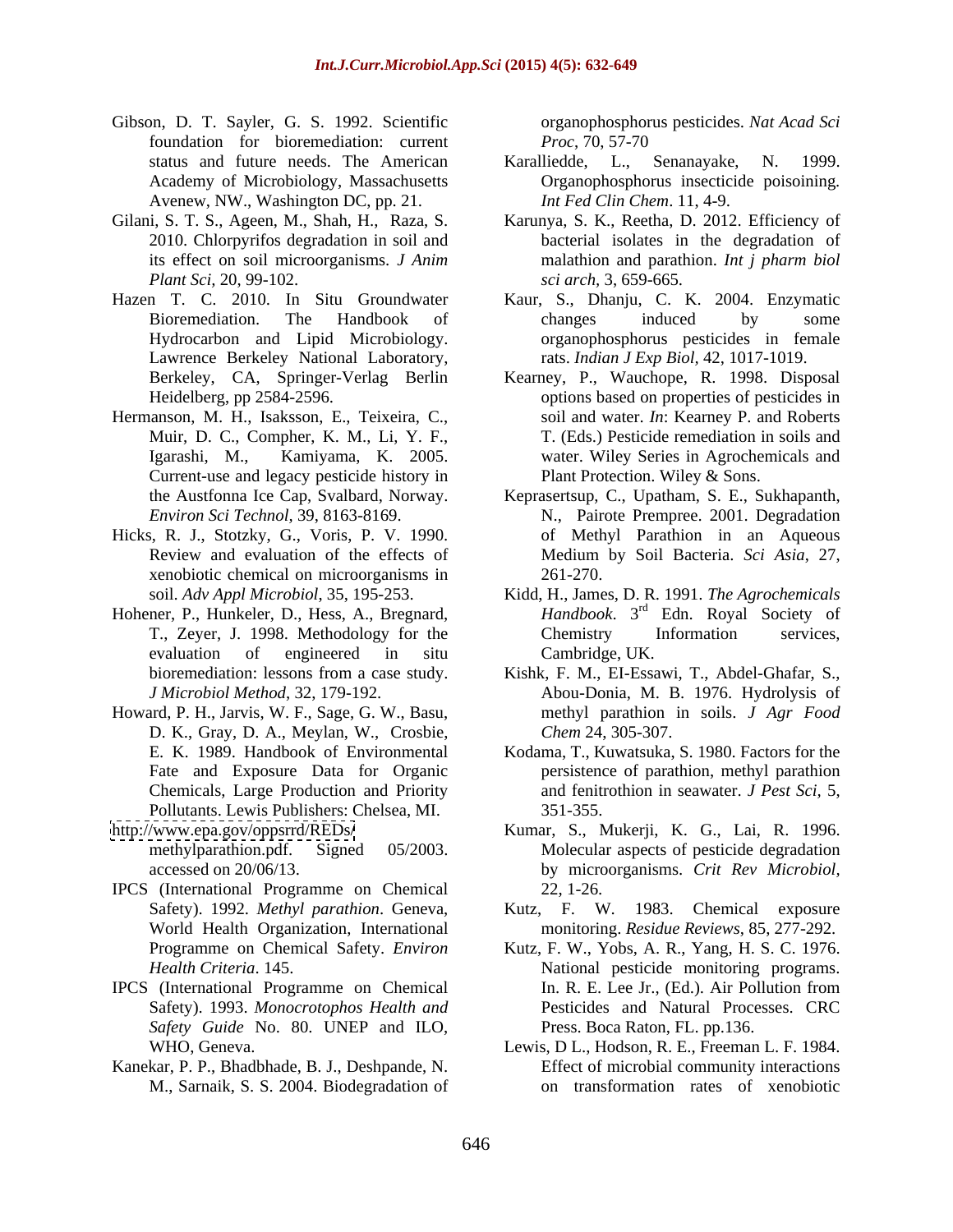561-565.

- *Toxicol Appl Pharmacol,* 158, 186-96.
- 
- chlorpyrifos on soil microflora in an
- Mathew, G., Vijayalaxmi, K., Rahiman, A.
- McConnell., R, Pacheoco, F., Wahlberg, K., pesticide contamination in a developing
- Megharaj, M., Madhavi, D. R., Sreenivasulu, C.,
- Menon, P., Gopal, M., Prasad, R. 2004. chlorpyriphos and quinalphos, on arginine in two tropical soil types. *J Agril Food*
- Midwest Research Institute. 1975. Substitute chemical program - initial scientific and Agency, Critena and Evaluation Division, Institute, pp. 176. 101, 986-994.
- with surface-expressed organophosphorus

chemicals. *Appl Environ Microbiol,* 48, hydrolase. *Biotechnol Bioeng,* 63, 216 223.

- Liu, J., Olivier, K, Pope, C. N. 1999. Na, T., Fang, Z., Zhanqi, G., Ming, Z., Cheng, Comparative neurochemical effects of S. 2006. The status of pesticide residues in repeated methyl parathion or chlorpyrifos the drinking water sources in Meiliangwan exposures in neonatal and adult rats. Bay, Taihu Lake of China. *Environ Monit Assess*, 123, 351-70.
- Madhuri, R. J., Rangaswamy, V. 2009. Narayana, K., Prashanthi, N., Nayanatara, A., Biodegradation of selected insecticides by Bairy, L. K., D Souza, U. J. 2006. An *Bacillus* and *Pseudomonas* sps in ground nut fields. *Toxicol Int*, 16, 127-132. parathion (o- o- dimethyl o-4- nitrophenyl Martinez-Toledo, V. M., Salmeron, V., bhosphorothioate) induces cytotoxic Gonzaliz-lopez, J. 1992. Effect of the damage and tubular atrophy in the testis insecticide methylpyrimifos and despiteelevated testosterone level in the rat. organophosphate insecticide methyl phosphorothioate) induces cytotoxic *J Toxicol Sci,* 31, 177-189.
	- agricultural loam. *Plant Soil*, 147, 25-30. Orme, S., Kegley, S. 2006. Methyl Parathion. 1992. Methyl parathion-induced sperm Network North America, San Francisco. PAN Pesticides Database. Pesticide Action Network North America, San Francisco.
	- shape abnormalities in mouse. *Mutat*  Ortiz, D., Yanez, L., Gomez, H., Martinez- *Res*, 280, 169-173. Salazar, J. A., Diaz-Barriga F. 1995. Acute Klein, W., Malespin, O., Magnotti, R., Akerblorn, M., Murray, D. 1999. products containing methyl parathion and Subclinical health effects of environmental entity between permethrin. Ecotox Environ Safe Journal, toxicological effects in rats treated with a mixture of commercially formulated permethrin. Ecotox Environ *Safe Journal*, 32, 154-158.
	- country: cholinesterase depression in Pakala, S. B., Gorla, P., Pinjari, A. B., Krovidi, children. *Environ Res,* 81, 87 91. R. K., Baru, R., Yanamanandra, M., Venkateswarlu, U. A. 1994. Biodegradation of methyl parathion and p- Biodegradation of methyl-parathion by nitrophenol 2-hydroxylase in a Gram micro-algae and cyanobacteria. *Bull*  negative *Serratia* sp. Strain DS001. *Appl Environ ContamToxicol*, 53, 292-297. *Microbiol Biotechnol*, 73, 1452-1462. Merrick, M., Siddavattam, D. 2007.
	- Influence of two insecticides, pacific). 2008. Methyl Parathion PAN AP (Pesticide Action network Asia and the pacific). 2008. Methyl Parathion Monograph. **Example 2018**
	- ammonification and mineralizable nitrogen Pritchard, P. H., Cripe, C. R., Walker, W. W. *Chem*, 52, 7370-7376. of methyl parathion in freshwater and 1987. Biotic and abiotic dehydration rates estuarine water and sediment samples. *Chemosphere*, 16, 1509-1520.
	- minieconomic review of methyl parathion. Qiu, X. H., Bai, W. Q., Zhang Q. Z., Li, M., He, Prepared for tiS, Environmental protection F. Q., Li, B. T. 2006. Isolation and Washington, DC (EPA-540/ l-75-004). genus *orchobactrum* with methyl parathion Kansas City, Missouri, Midwest Research mineralizing activity. J Appl Microbiol, characterization of bacterial strain of the mineralizing activity. *<sup>J</sup> Appl Microbiol*, 101, 986-994.
- Mulchandani, A., Kaneva, I., Chen, W. 1999. Racke, K. D., Skidmore, M. W. Hamilton, D. J. Detoxification of organophosphate nerve Unsworth, J. B. Miyamoto J., Cohen, S. Z. agents by immobilized Escherichia coli 1997. Pesticide fate in tropical soil. *Pure Appl Chem*, 69, 1349-1371.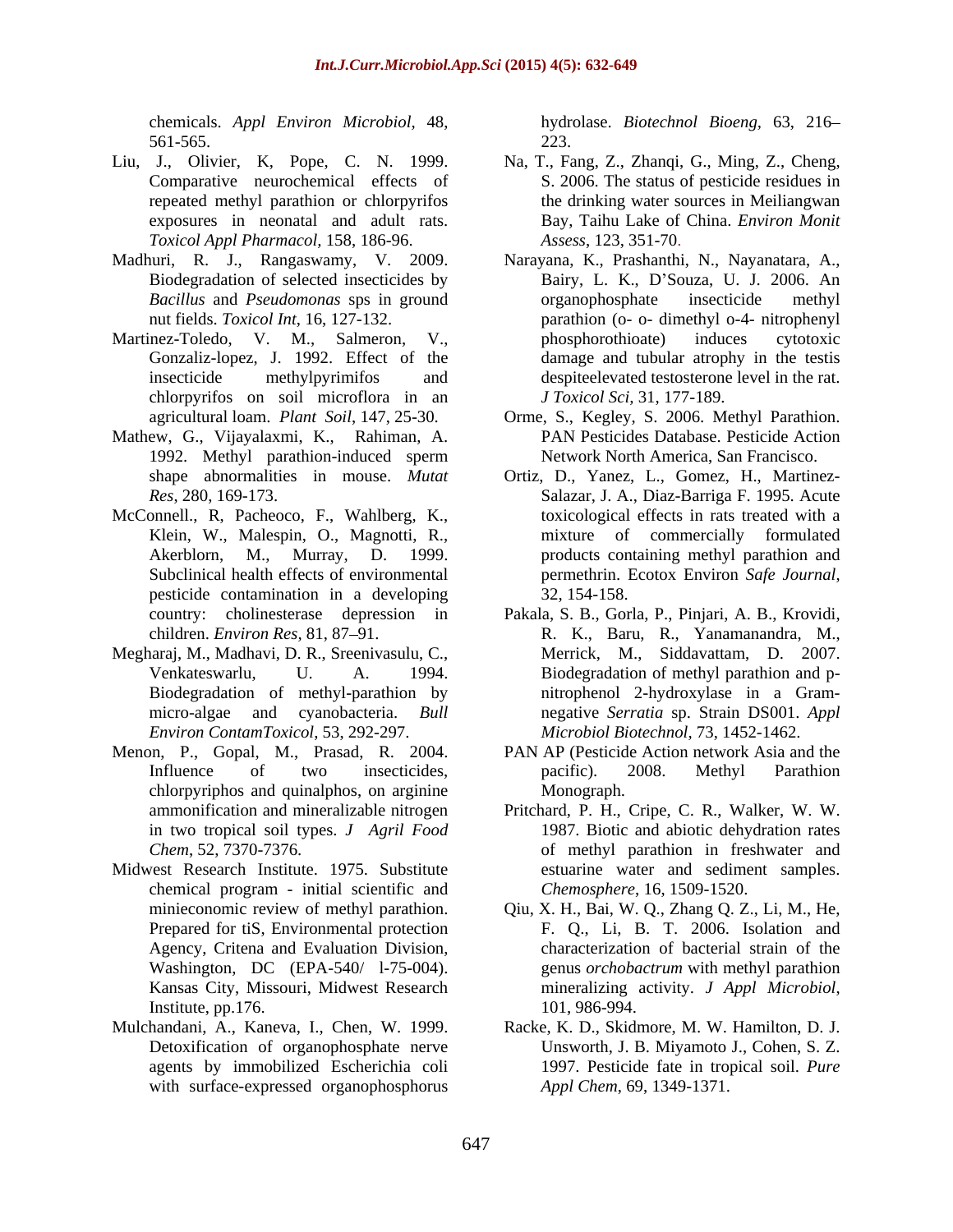- 
- Ramadan, M. A. E. L., El-Tayeb, O. M., eene from *Pseudomonas diminuta*.
- *Pseudomonas putida. Can <sup>J</sup> Microbiol,* 40, 1000-1006.
- Reddy, B. R., Sethunathan, N. 1985. Salinity
- *Fresen Environ Bull*, 3, 55-62.
- Rehana, Z., Malik, A., Ahmad, M. 1995. in the River between Kachla to Kannauj
- Repetto, R., Baliga, S. S. 1996. Pesticides and
- Roger, P. A., Simpsom, I., Oficial, R., Ardales, S., Jimenez, R. 1994. Effects of pesticides Singh, D. summary of current knowledge and
- Sanghi, R., Pillai, M. K., Jayalekshmi, T. R.,
- Sava, R. J. 1985. Moneterey County residential air monitoring. The California
- Serdar, C. M. 1996. Hydrolysis of cholinesterase
- Ragnarsdottir, K. 2000. Environmental fate and Serdar, C. M., Gibson, D. T. 1985. Enzymatic Toxicology of Organophosphate pesticides, hydrolysis of organophosphate: cloning *J Geol Soc London*, 157, 859-876. and expression of a parathion hydrolase Alexander, M. 1990. Inoculum size as a Biotechnol, 3, 567-571. gene from *Pseudomonas diminuta. Biotechnol*, 3, 567-571.
- factor limiting success of inoculation for Sharma, J., Goel, A. K., Gupta, K. C. 2014. biodegradation. *Appl Environ Microbiol,* optimization of process parameters for 56, 1392-1396. *pseudomonas diminuta,P. putida* and *P.*  Rani, L. N., Lalithakumari, D. 1994. *aeruginosa* for biodegradation of methyl Degradation of methyl parathion by parathion. *Int J Pharma Bio Sci,* 5, 592- 603.
	- and the persistence of parathion in flooded flooded soil. *Bulletin of Environmental*  soil. *Soil Biol Biochem,* 17, 235-239. *Contamination and Toxicology,* 43, 45-51. Sharmila, M., Ramanand, K., Sethunathan, N. 1989. Hydrolysis of methyl parathion in a
- Reddy, R. R., Bhagyalakshmi, A., Ramamurthi Shunpeng, L., Zhongli, C., Guoping., F. 2001. R. 1994. Effect of sublethal concentration Isolation of Methyl Parathion-Degrading of methyl parathion on aspects of nitrogen strain M6 and cloning of the Methyl metabolism in oziotelphusa senex senex. Parathion hydrolase gene. *Appl Environ Microbiol,* 67, 4922-4925.
	- Mutagenic activity of the Ganges water 1999. Determination of Organophosphorus with special reference to pesticide pollution pesticides in water using SPME-GC-MS, Silva, F. C., Cardeal, Z. L., De Carvalho, C. R. *Quimica Nova*, 22, 197-200.
	- UP, India*. Mutat Res,* 343, 137 144. Singh, B. K., Walker, A., Wright, D. J. 2002. the immune system: the public health risks. World Resources Institute, Washington, combination and their effect on soil DC. Cent Eur *J Public Health*, 4, 263-265. microbial activity. *Environ Toxicol Chem,* Degradation of chlorpyrifos, fenamiphos and chlorothalonil alone and in 21, 2600-2605.
	- on soil and water microflora and bioremediation of pesticides in soil concept mesofauna in wetland rice fields: a method and recent developments. *Ind J* K. 2008. Biodegradation and *Microbiol,* 48, 35-40.
	- extrapolation to temperate environments. Singh, P., Alka. 1998. Effect of pesticides on Aust J Exp Agr, 34, 1057-1068. soil microorganisms. In: *39th AMI Conference*, December 5-7, Jaipur, pp.190.
	- Nair, A., 2003. Organochlorine and Singh, S., Singh, D. K. 2003. Utilization of organophosphorus pesticide residues in monocrotophos as phosphorus source by breast milk from Bhopal, Madhya Pradesh, India. *Hum Exp Toxicol,* 22, 73-76. Pseudomonas aeruginosa F10B and Clavibacter michiganense sub sp. Inisidiosum SBL 11. *Can J Microbiol,* 49, 101–109.
	- Environmental Protection Agency, Skripsky, T., Loosli, R. 1994. Toxicology of Department of Pesticide Regulation, monocrotophos. *Rev Environ Contam* Environmental Monitoring and Pest Toxicol, 139, 13-39. *Toxicol,* 139, 13-39.
	- Management Branch, EH85-07. Sogorb, M. A., Vilanova, E., Carrera, V. 2004. inhibitors using parathion hydrolase. U.S. The prophylaxis and treatment of patent, 5, 386-389. organophosphorus insecticides and nerveFuture application of phophotriesterases in prophylaxis and treatment